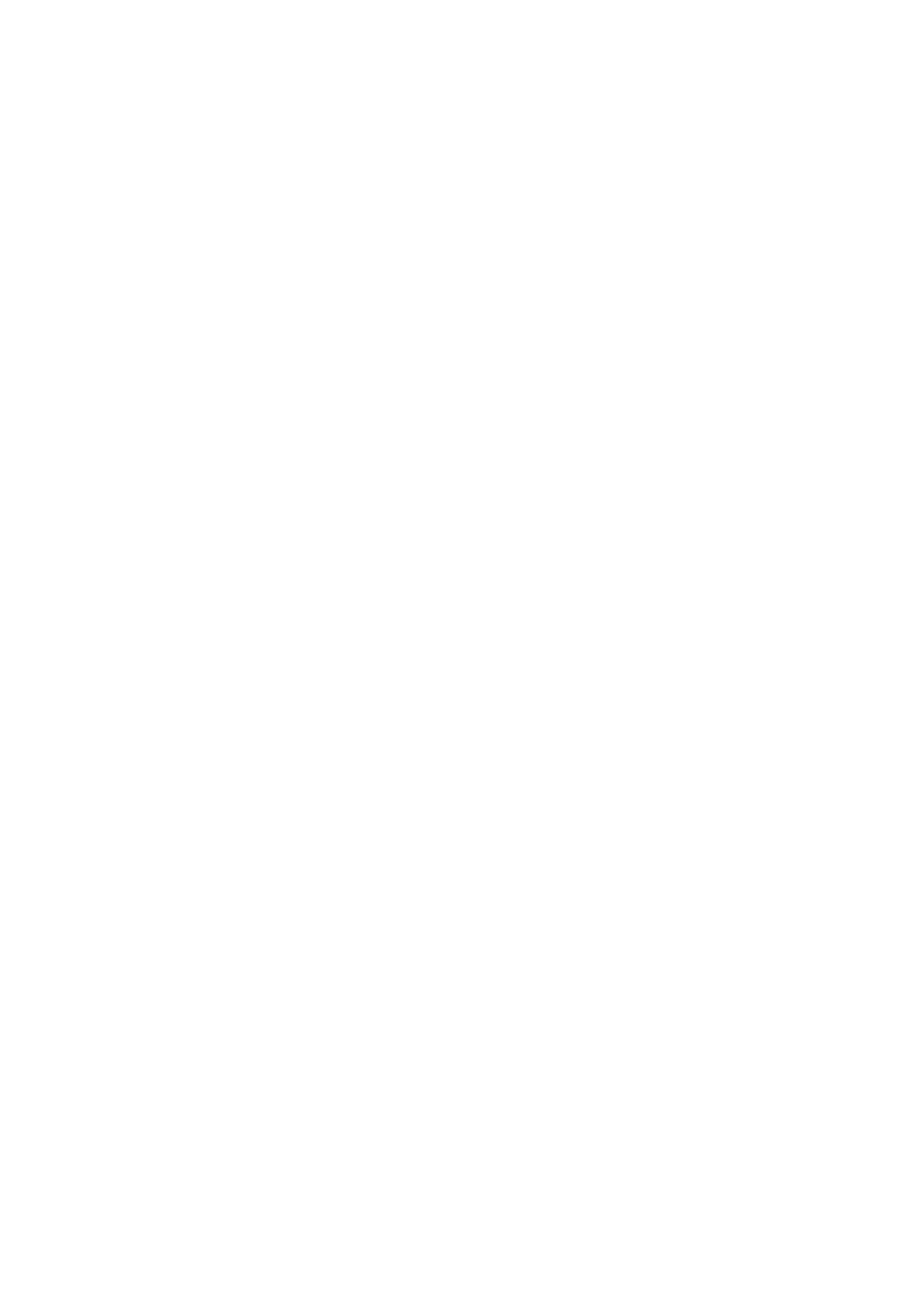

## **WORKING PAPER NO. 335**

# *Experts' Awards and Economic Success: Evidence from an Italian Literary Prize*

## **Michela Ponzo\* and Vincenzo Scoppa\*\***

#### **Abstract**

Product quality is often unobservable ex-ante and consumers rely on experts' judgments, sometimes coming under the form of ratings or awards. Do awards affect consumers' choices or they are conferred to the most popular products? To disentangle this issue, we use data of the most important Italian Literary Prize, the "Strega Prize", undertaking two different estimation strategies to evaluate the impact on book sales of being awarded the Prize. First, we adopt a Regression Discontinuity Design using as dependent variable a measure of book sales and as forcing variable (proxying for intrinsic book quality) the jury votes received by each nominated book in the competition. We find a very strong impact of the Strega Prize on sales. Second, using weekly data on appearances in bestseller lists, we estimate a difference-in-differences model, comparing sales performance of treated and control books before the award is conferred with their respective performance afterwards. The results confirm a huge influence of the Prize on book sales and show that most of the impact occurs in the weeks following the announcement.

**JEL Classification**: Z10; Z11; L15; L80, M30; D12

**Keywords**: Cultural Economics; Awards; Literary Prize; Book Sales; Product Quality; Regression Discontinuity Design; Difference-in-Differences model.

**Acknowledgements**: We are grateful to the "Fondazione Maria e Goffredo Bellonci" who kindly provided detailed data on the jury votes obtained by each book in the "Strega Prize" competition and for information available on the website www.fondazionebellonci.it/premio-strega/vincitori.htm. Special thanks go to Stefano Petrocchi and Carmen Novella from the Fondazione Bellonci. We would like to thank Maria De Paola, Sarah Draus, Sabrina Giordano, Tullio Jappelli, Daniela Vuri for useful comments and suggestions.

- \* University of Naples Federico II and CSEF. E-mail: michela.ponzo@unina.it.
- University of Calabria, and Institute for the Study of Labor (IZA). E-mail: v.scoppa@unical.it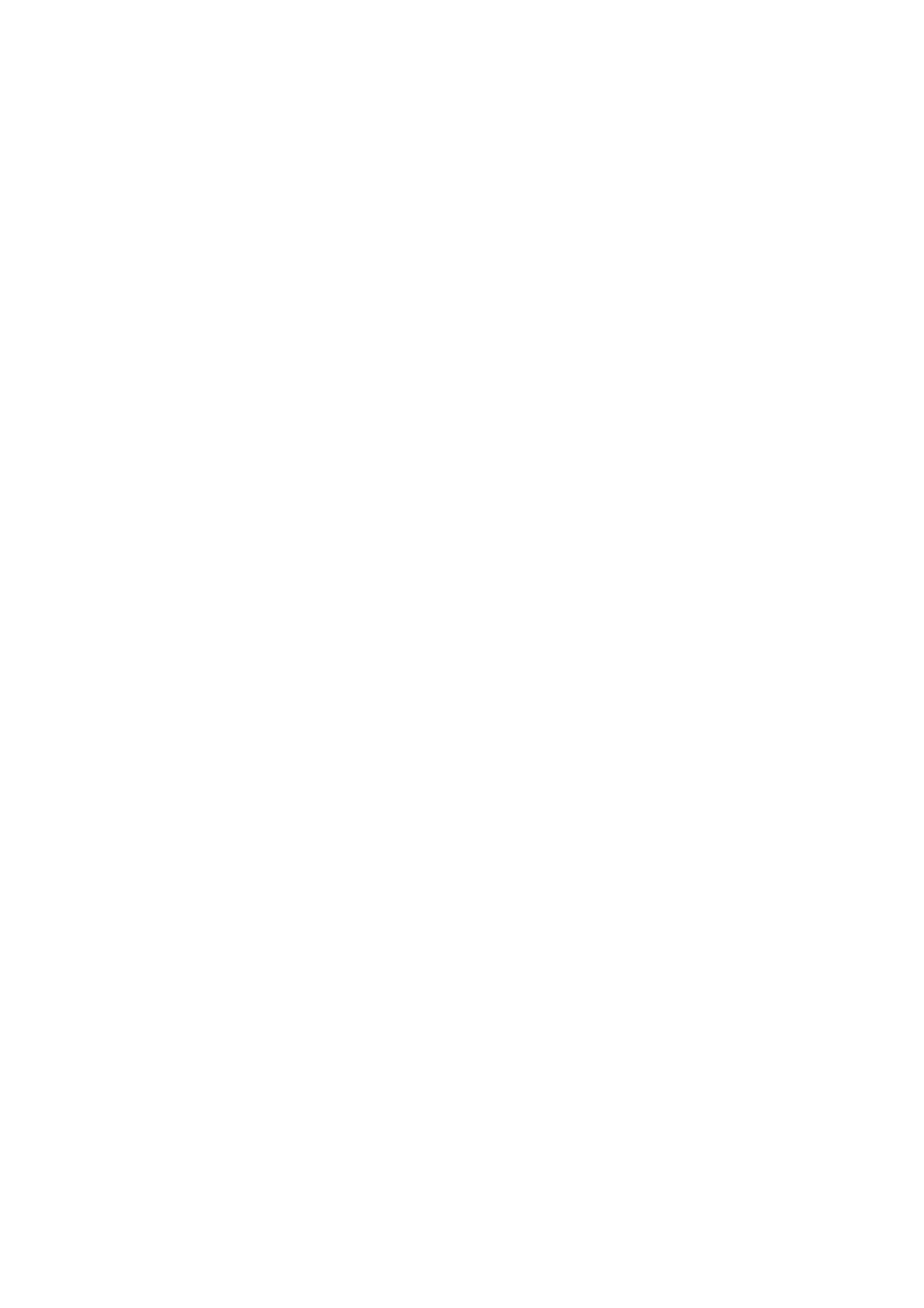## **Table of contents**

*1. Introduction* 

- *2. The Strega Prize and the Data*
- *3. Regression Discontinuity Estimates of the Impact of the Strega Prize on Sales*
- *4. Difference-in-Differences Estimates of the Impact of the Strega Prize*
- *5. The Impact of the Strega Prize along Time*
- *6. Concluding Remarks*

*References* 

*Appendix: Other Robustness Checks*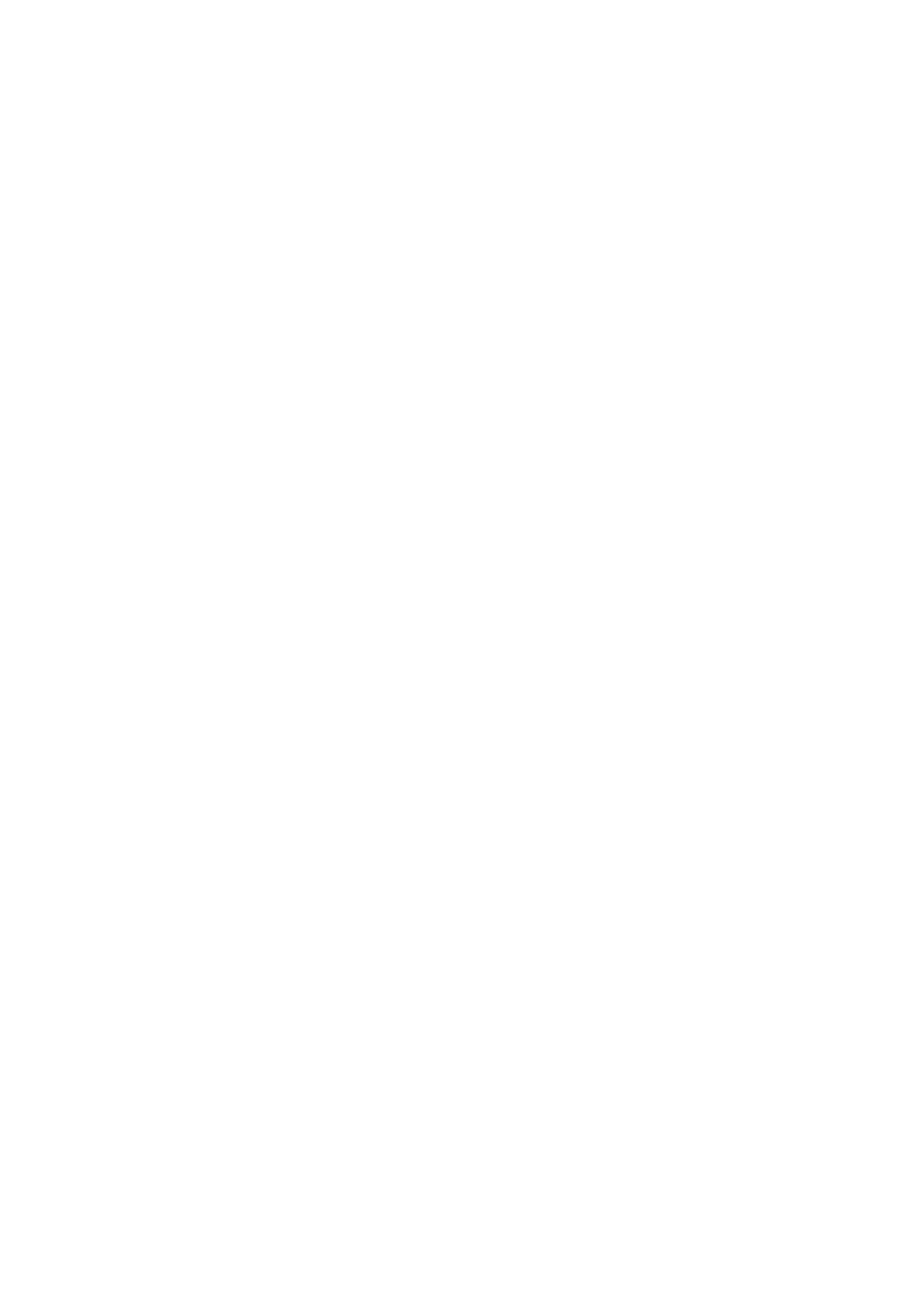## **1. Introduction**

The quality of many goods cannot be observed by consumers before purchase. In the jargon of economists, these goods are defined "experience goods" (Nelson, 1970). Books and other cultural products, such as movies and musical interpretations, prominently belong to this category. In these product markets, a range of mechanisms arise to credibly signal quality to consumers.

It has been suggested that the ratings or awards given by experts constitute an important mechanism for transmitting information about goods of uncertain quality (Reinstein and Snyder, 2005; Ginsburgh and van Ours, 2003; Nelson *et al.*, 2001).<sup>1</sup> However, there is no clear evidence on the effects of awards on economic success (see Ginsburgh, 2003, for an assessment).

The aim of this paper is to investigate to what extent a prestigious literary prize known as the "Strega Prize" – awarded yearly to the best Italian book of fiction through the votes of a jury of more than 400 experts – has an impact on the economic success of books. This would add to the evidence that awards represent a signal of quality affecting consumers' behavior. Our sample is constituted by all the books nominated in the competition for the Prize: in each year the book winning the Prize is considered as "treated" and the other nominated books constitute control units.

Ideally, the outcome of interest would be the sales of each book. However, data on book sales are rarely available. To overcome this problem, we use two measures of economic success of books that are strongly correlated to sales. First, for each book we use the number of copies owned by members of Anobii, an international website targeted to book lovers. Secondly, we use weekly data (for a period of 30 years) on bestsellers lists published by a leading Italian newspaper ("La Stampa").

The key econometric problem in estimating the impact of an award on sales is typically the omission from the regression of a variable measuring the true quality of a product (being the latter hardly observable), which has certainly a direct impact on sales. On the other hand, awards are normally given to high quality products. Therefore, if one estimates a regression of sales on a variable "Prize" representing if an award is obtained, omitting a measure of product quality, then the variable "Prize" might pick the effect of quality, without having any independent effect on sales. More specifically, the coefficient on the award will be upward biased.

In order to tackle this problem, we use two distinct econometric strategies exploiting the particular features of the "Strega Prize". First of all, we use a Sharp Regression Discontinuity Design (RDD). Each year five nominated books on a shortlist competing for the Prize receive votes from a jury of about 400 experts. The book obtaining more votes wins the Strega Prize. The number of votes obtained by each book can be thought as a measure of quality. It is reasonable to expect that books receiving a higher number of votes are of better quality and tend also to sell more copies: in the RDD this effect can be taken into account running a regression explaining sales and controlling for a flexible functional form for votes. Jumps in the relationship between sales and votes in the neighborhood of the threshold of votes necessary to win the Prize

<sup>&</sup>lt;sup>1</sup> As suggested by Akerlof (1970), "even the Nobel Prize, to some degree, serve this function of certification".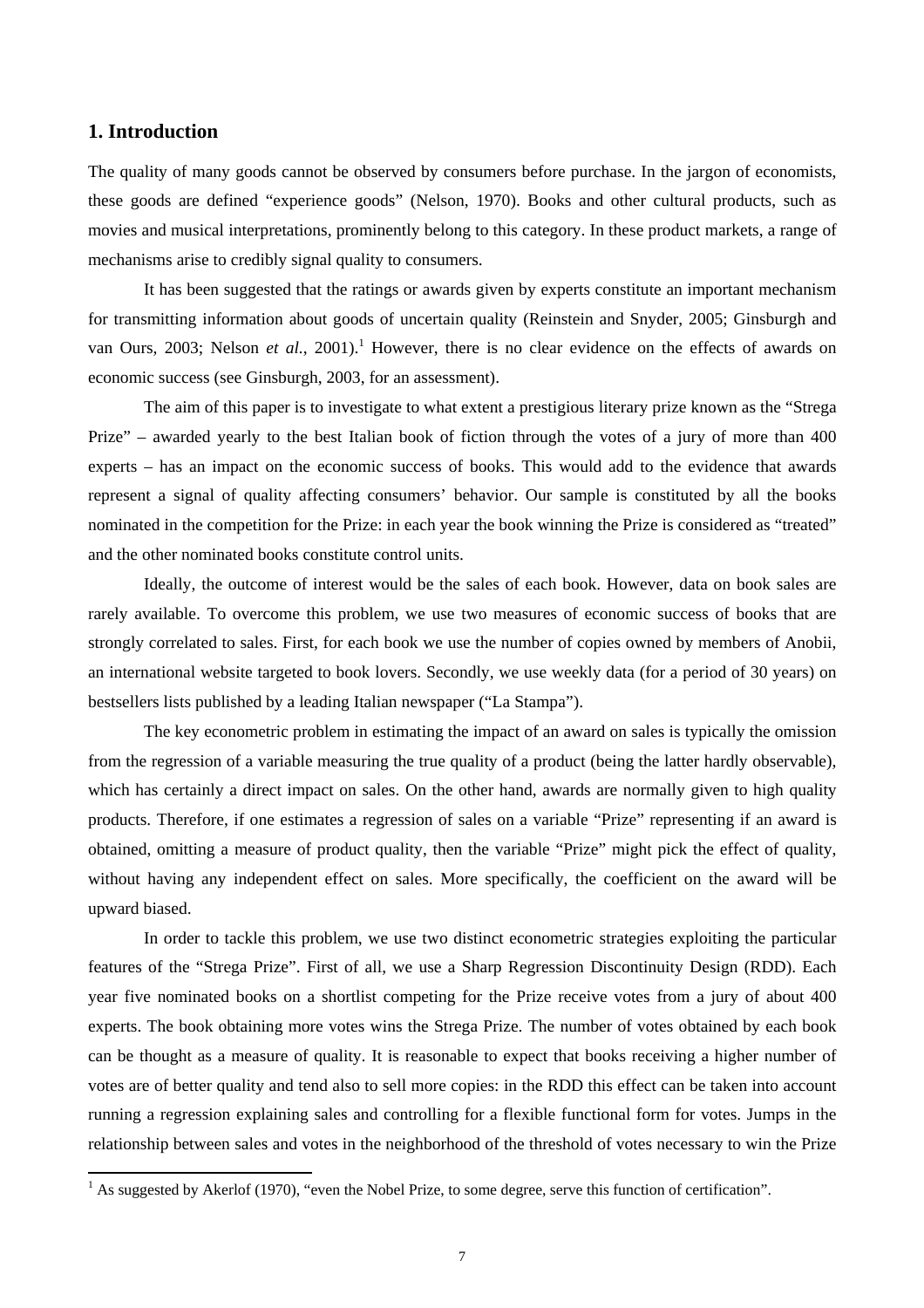represent evidence of treatment effects, under the assumption that the relationship between the votes received and sales is a smooth function. In other words, RDD exploits the fact that the most voted book in each year is "treated" (that is, wins the Prize) but it typically only differs for few votes from books ranked second, third, and so on, which are not treated. Therefore, controlling for the votes obtained in the competition, the "intrinsic quality" is taken into account and it is possible to identify the direct effect of receiving the Strega Prize on book sales.

The second estimation strategy we adopt – taking advantage of the before-after treatment context created by the rules of the competition – is based on a Difference-in-Differences model. We exploit the fact that the Strega Prize is awarded each year in July but the books nominated for the Prize are published since April of the previous year to March of the current year. Hence, we are able to observe the sales' performance of nominated books both before and after the Prize is conferred.

Using the number of weeks of appearance in the bestseller lists as dependent variable, we determine the average difference between the book that will win the prize and those books that will not be rewarded, before the conferment of the Prize ("pre-treatment difference"). This difference should take into account any gap in quality among books, pre-existing to the Prize. Similarly, we compute the difference between the awarded book and only nominated books in the period after the Prize is conferred in July ("post-treatment difference"). Then, we take the difference between post-treatment and pre-treatment differences. Under the assumption of parallel trends for treated and control units in the absence of the Prize, any existing difference represents the effect of the Strega Prize.

Our paper is related to some other works aimed at evaluating the impact on consumers' demand of awards, experts' judgments or ratings and other signals of product quality.

A strictly related paper is Ginsburgh (2003) who evaluates the role of "Booker Prize" – rewarding the best novel of the year in the United Kingdom – on the economic success of books, measured by the number of editions of books published during the ten years after nomination for the Prize. As an indicator of "fundamental quality" he uses the number of editions published between year 11 and year 20, under the assumption that consumers by then have forgotten about the prize and buy only on the basis of book quality. The author does not find any significant difference in commercial success between winning and shortlisted titles. However, measurement errors in the variables and a small sample (70 observations) might have affected the results.

Ginsburgh and van Ours (2003) show that musicians who are successful in the international "Queen Elisabeth Piano Competition" achieve subsequent success (measured both by the presence of records and CDs in three music catalogs and by the ratings from 12 music critics). However, since the effect of the award may simply reflect the unobservable talent or quality of the musician that is correlated to the final ranking of the competition, the authors adopt an Instrumental Variables approach using the order of appearance (randomly assigned) of musicians at the competition as an instrument for the outcome of the competition (which, surprisingly, happens to be affected by the former variable). Ginsburgh and van Ours (2003) find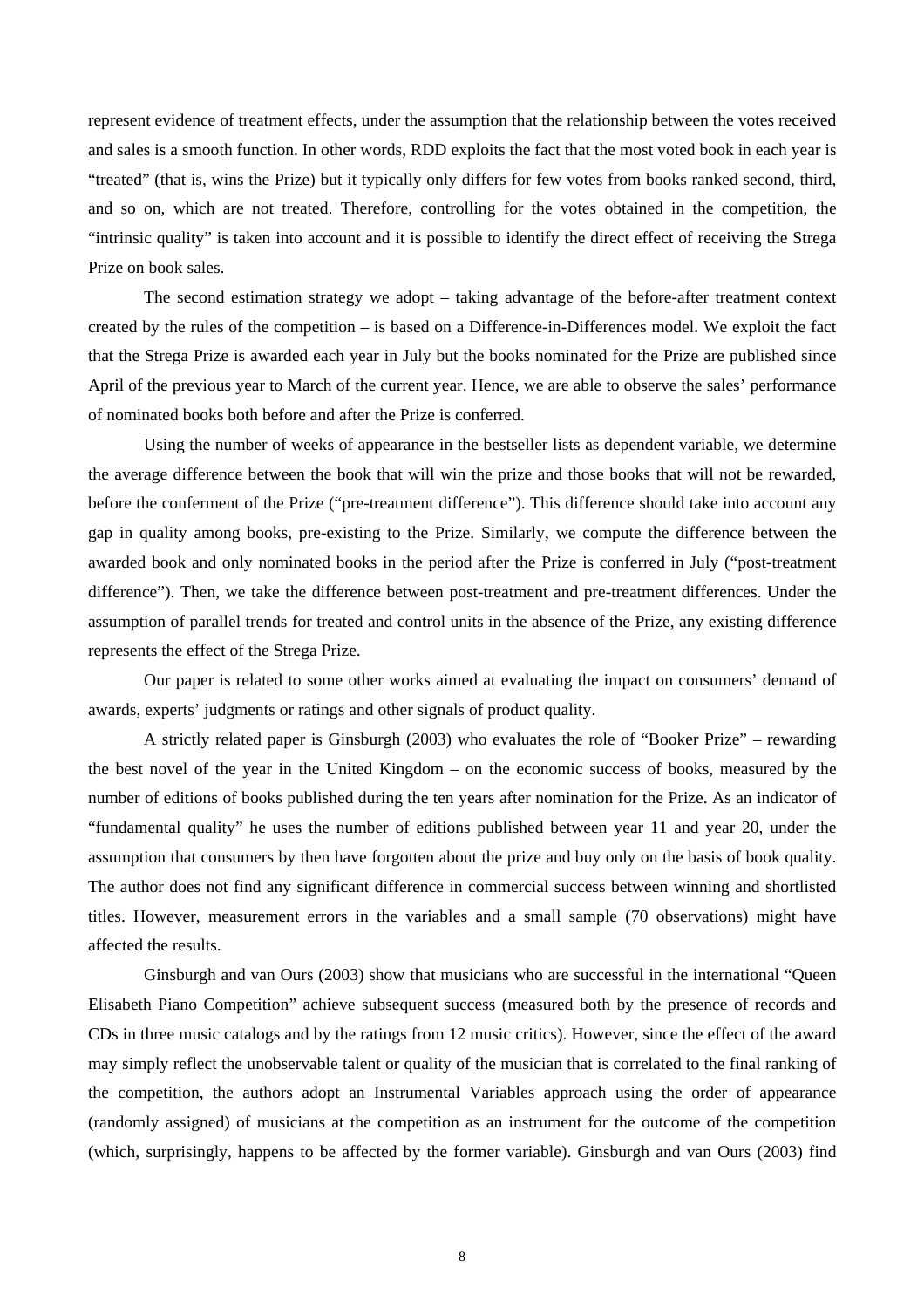that, regardless of the musicians' true quality, rankings in the Queen Elizabeth musical competition have a significant impact on musicians' later success.

Another stream of evidence focuses on the film industry examining the effects of awards on the box office success. Both Nelson *et al.* (2001) and Deuchert *et al.* (2005) find evidence of substantial financial benefits for Academy of Motion Picture nominations and awards (the "Oscars") for best picture and best actor/actress.

A few papers provide evidence on the impact of critical reviews on the commercial success of movies. Reinstein and Snyder (2005) use a difference-in-differences strategy to evaluate the role of critical reviews of movies as determinants of revenues, findings small positive effects. Similar results are found by Elliott and Simmons (2008).

In a different context, Hadji Ali, Lecocq and Visser (2008) find that the ratings of the famous wine expert Robert Parker affect Bordeaux wine prices. Friberg and Gronqvist (2012) show that favorable expert reviews increase the demand for wines in Sweden. Hilger, Rafert and Villas-Boas (2011) in a randomized experiment find that good reviews increase sales of wine.

Sorensen (2007) evaluates the impact of the appearance of a book in the New York Times bestseller list on sales and product variety. He shows that appearing on the list leads to a modest increase in sales for the average book, and that the effect is more pronounced for bestsellers by debut authors while there is not impact of bestseller lists on product variety. Chevalier and Mayzlin (2006) investigate the effect of consumer reviews on books sales at Amazon.com and Barnesandnoble.com. They show that the addition of new, favorable reviews at one site results in an increase in the sales of a book at that site relative to the other site. This evidence suggests that customers' word of mouth affects consumer purchasing behavior. Finally, Berger, Sorensen and Rasmussen (2010) show that even negative book reviews in the *New York Times* raise sales.

In line with this literature we aim to evaluate the impact of a prestigious literary award on book sales, disentangling the effect of the prize from that of intrinsic quality, through an innovative estimation strategy based on Regression Discontinuity Design together with a more standard difference-in-differences approach. Using both strategies, we find a huge influence of the Prize on book sales and show that most of the impact occurs in the weeks following the announcement.

The paper is organized as follows. Section 2 provides a brief description of the Strega Prize and of the data we use. Section 3 applies the Regression Discontinuity Design to investigate the impact of winning the Prize on book sales. In Section 4 we undertake a difference-in-differences strategy to further evaluate the effect of the prize on commercial success of books. In Section 5 we show the evolution of book sales along time focusing on the short-run impact of the Prize. Section 6 offers some concluding remarks.

## **2. The Strega Prize and the Data**

The Strega Prize is the most important Italian literary award. It originated in post-World War II among a group of Italian writers, intellectuals and artists known as the "Sunday Friends" ("Amici della Domenica").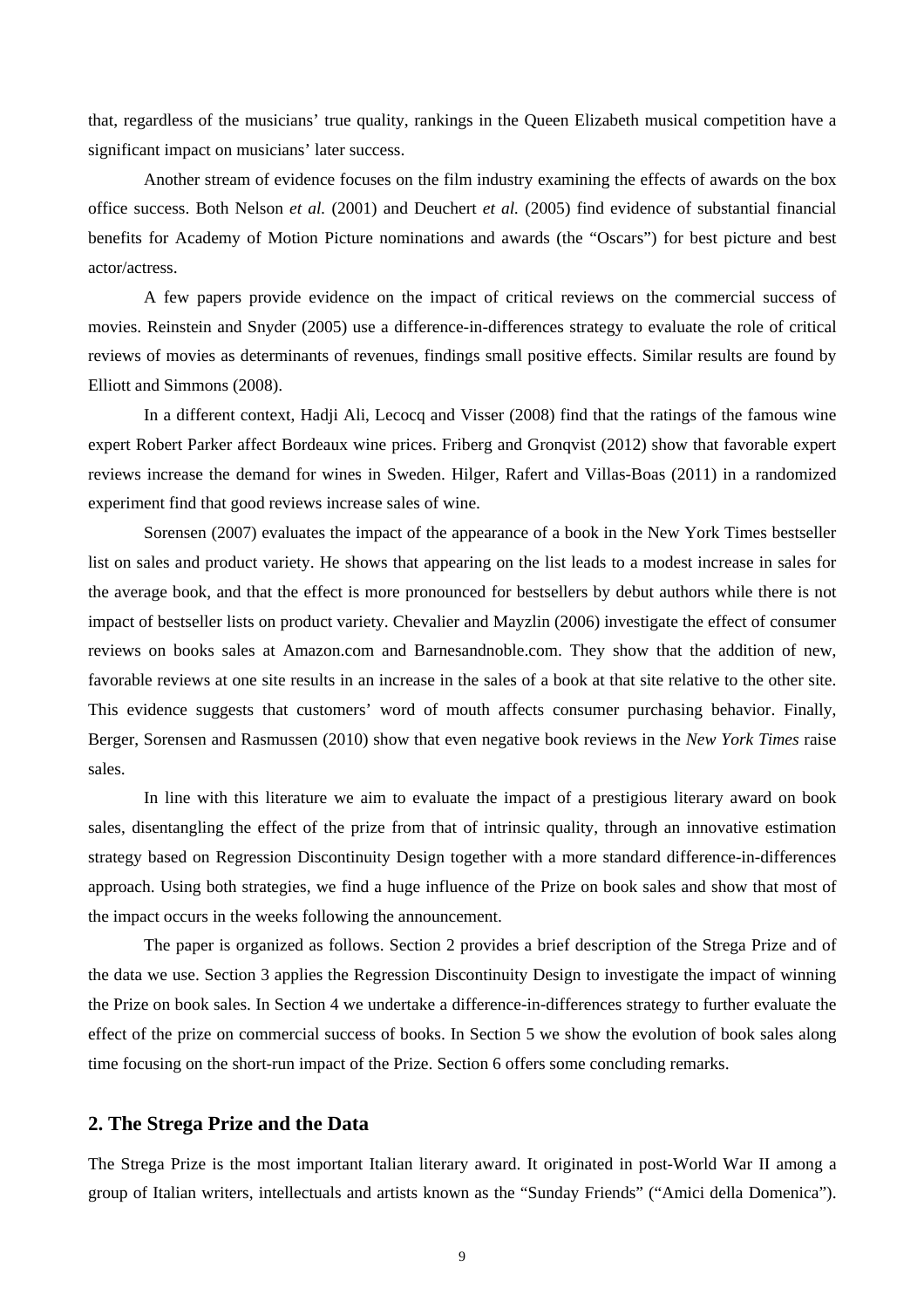Goffredo and Maria Bellonci hosted the Sunday Friends in their home to give rise to an active debate in the Italian cultural life. In 1947 the Belloncis decided to institute a literary prize for the best fiction book, to be decided by the votes of the members of the Sunday Friends. The name of the Prize came from the company that produces the Strega liqueur which offered the money for the prize.

Since then, the Strega Prize has been awarded yearly to the best book of prose fiction by an Italian author, published between April of the previous year and March of the current year. All members of the initially constituted group of Sunday Friends (over 100) were entitled to vote. Currently, the most important writers, journalists and cultural figures form a jury of about 460 members and select with their votes (individual votes are secret) the best fiction book.<sup>2</sup>

Each year, by mid-April, the Fondazione Bellonci, the Institute administering the Prize, selects around 12 candidates (we refer to these books as "nominated").<sup>3</sup> The initial list of books is reduced to a shortlist of five ("Cinquina") receiving the greatest number of votes at a first round of voting in mid-June. The second round of voting takes place on the first Thursday of July and jury members can only vote for one of the five books on the shortlist. The book receiving more votes is proclaimed the winner of the Strega Prize.<sup>4</sup> The winner receives a cash prize to the value of 5,000 euros but the real prize is constituted by the highest national literary recognition.<sup>5</sup>

We have complete data over the period from 1947 to 2012 (66 years) in which the Strega Prize has been awarded. Our sample is constituted by all the 865 books that have been nominated for the Prize (on average, 13 for each year): 66 have won the Prize – and are considered in our analysis as "treated" units – whereas the remaining 799 constitute our control units. For each book we observe: author, title, publisher, year of competition, number of votes received by jury members at the second ballot. We set *Votes* equal to zero for nominated books who do not enter in the shortlist of five (unfortunately, the votes received at the first ballot are not disclosed), a dummy *Strega Prize* equal to one for the winners, a dummy equal to one for books awarded with other Italian literary prizes.<sup>6</sup> Moreover, we build a dummy variable for each of the major publishers (Mondadori, Einaudi, Rizzoli, Bompiani, Feltrinelli, Garzanti). We also build a variable *Female* if the author is a female and we observe the *Price* for a number of books<sup>7</sup> (we were unable to find the price for 375 books, which are by now out of production). We also gathered data on the number of editions published.

The first variable we use as a proxy for book sales comes from the Anobii website (www.anobii.com), a social networking site targeted to worldwide book readers. Anobii is an online platform which enables readers to rate, share reviews, recommendations, and discuss their choices with other Anobii members having similar interests. The site can be freely accessed. Importantly, members can catalogue the

<sup>&</sup>lt;sup>2</sup> The complete list of jury members is available here: <u>www.fondazionebellonci.it/pdf/premiostrega\_annuario2.pdf</u> <sup>3</sup> To be concidered for the Prize, a book must have the support of at least two jury members

 $\frac{1}{3}$  To be considered for the Prize, a book must have the support of at least two jury members.

<sup>&</sup>lt;sup>4</sup> For example, in the 2012 Strega Prize competition, Alessandro Piperno won with 126 votes, while Emanuele Trevi was ranked second in the list with 124 votes and Gianrico Carofiglio arrived third with 119 votes.

<sup>&</sup>lt;sup>5</sup> The best Italian writers have won the Strega Prize: among others, Cesare Pavese, Primo Levi, Elsa Morante, Giuseppe Tomasi di Lampedusa, Alberto Moravia, Dino Buzzati, Natalia Ginzburg, Giovanni Arpino, Umberto Eco.

<sup>&</sup>lt;sup>6</sup> Other important Italian literary prizes are: Campiello; Viareggio; Grinzane-Cavour; Bancarella; Bagutta. <sup>7</sup> To find prices, we weak three websites of book select www.greeze it, www.jbs it and www.wailibre.it

 $\frac{7}{10}$  To find prices, we used three websites of book sales: www.amazon.it, www.ibs.it and www.unilibro.it.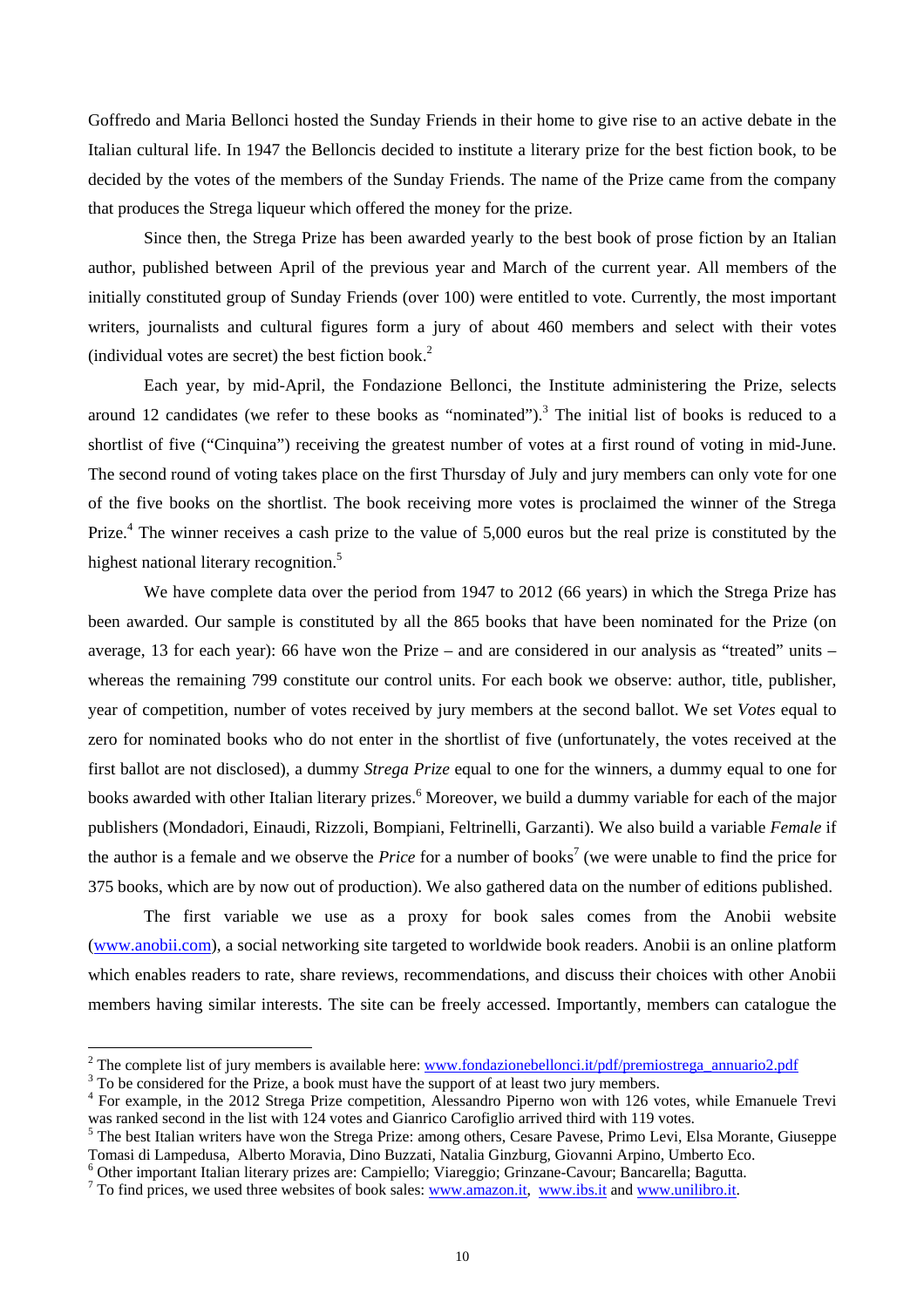books they have at home<sup>8</sup> and all libraries are open and visible to everyone. Members are able to browse each bookshelf and followers can see when new items are added to the libraries.<sup>9</sup> The Italian site of Anobii is very popular, and more than 39 million of books are catalogued on it. The site allows to calculate for each book the total number of copies owned by Anobii members.

We collected data from the Anobii website (from  $2<sup>nd</sup>$  to  $6<sup>th</sup>$  January 2013) on all nominated books competing in the Strega Prize. We build a variable, called *Sales*, simply as the number of copies owned by Anobii members for each book, which represents our main dependent variable. This variable is a proxy of the number of books currently owned by consumers rather than the number of copies sold in a given period of time.

We are aware that this variable is an imperfect proxy of book sales. Anobii users are not a representative sample of the population of interest: they tend to be younger than the average reader, more accustomed with ICT, and, as a consequence, books published more recently tend to be more present. To attenuate this kind of problem, in all our regressions we control for the book's year of publication or for time dummies.

However, we think that the variable *Sales* based on Anobii copies has some merits, in the absence of detailed data on book sales. As we will show below, it is highly correlated to the number of weeks a book has appeared in the bestseller lists and to the number of points earned in these lists (reflecting the amount of copies sold each week). $^{10}$ 

Table 1 reports descriptive statistics. On average, for each nominated book 467 copies are catalogued in Anobii website. In the competition for the Strega Prize each book received 26.8 votes (on average, titles winning the Strega received 148.5 votes, while titles on the shortlist of five received 49.7 votes). Strega Prize winners are 7.6% of the total. In our sample, Mondadori published 15% of books while Einaudi about 10%. Other literary prizes were won by 1.7% of books. Female authors are 21%, about 24% of books are published in the year preceding the competition.

<sup>&</sup>lt;sup>8</sup> iPhone and Android Apps are also available to scan the barcode of books and directly catalogue them.

<sup>&</sup>lt;sup>9</sup> The service currently has over 600,000 users worldwide.

<sup>&</sup>lt;sup>10</sup> The correlation between *Sales* and the number of editions published (used by Ginsburgh 2003 as a proxy for sales) is also high  $(\rho = 0.66)$ .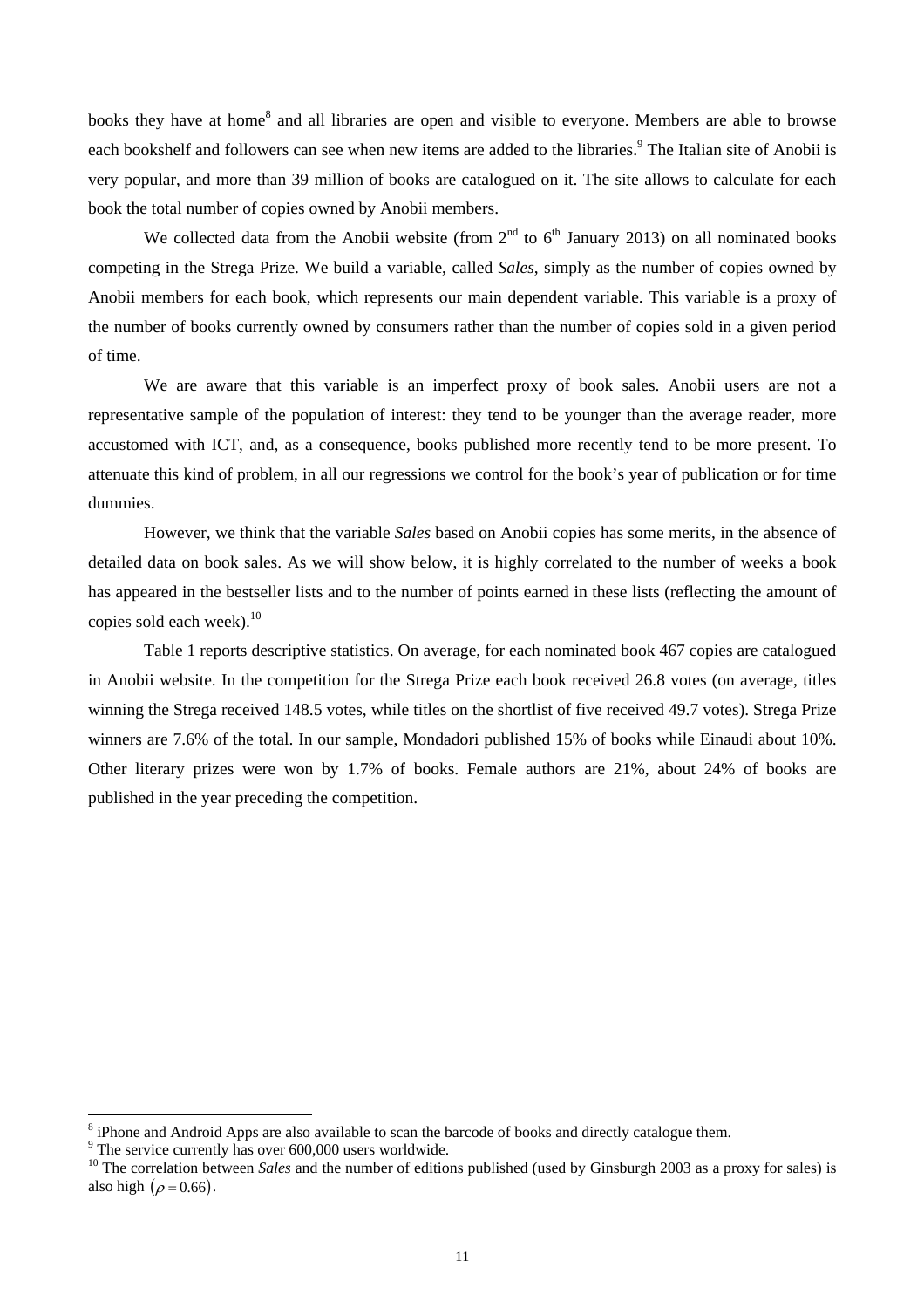### **Table 1. Descriptive Statistics**

| Variables                                       | Obs | Mean      | Std. Dev. | Min            | Max    |  |  |  |  |
|-------------------------------------------------|-----|-----------|-----------|----------------|--------|--|--|--|--|
| Panel (a): Analysis on Sales (years: 1947-2012) |     |           |           |                |        |  |  |  |  |
| <b>Sales</b>                                    | 865 | 466.924   | 2279.570  | $\Omega$       | 36767  |  |  |  |  |
| Sales (Log)                                     | 865 | 2.973     | 2.471     | $\Omega$       | 10.512 |  |  |  |  |
| Votes                                           | 865 | 26.800    | 46.728    | $\Omega$       | 212    |  |  |  |  |
| $Votes_n$                                       | 865 | $-64.039$ | 54.299    | $-174$         | 177    |  |  |  |  |
| Strega Prize                                    | 865 | 0.076     | 0.266     | $\Omega$       |        |  |  |  |  |
| Competition Year                                | 865 | 1976.676  | 19.573    | 1947           | 2012   |  |  |  |  |
| Mondadori                                       | 865 | 0.151     | 0.359     | $\Omega$       |        |  |  |  |  |
| Rizzoli                                         | 865 | 0.077     | 0.267     | $\Omega$       |        |  |  |  |  |
| Einaudi                                         | 865 | 0.098     | 0.298     | $\theta$       |        |  |  |  |  |
| Bompiani                                        | 865 | 0.075     | 0.264     | 0              |        |  |  |  |  |
| Feltrinelli                                     | 865 | 0.043     | 0.202     | 0              |        |  |  |  |  |
| Garzanti                                        | 865 | 0.050     | 0.217     | $\theta$       |        |  |  |  |  |
| <b>Other Prizes</b>                             | 865 | 0.017     | 0.131     | 0              |        |  |  |  |  |
| Female                                          | 865 | 0.215     | 0.411     | $\theta$       |        |  |  |  |  |
| Price $(\bigoplus$                              | 490 | 11.717    | 3.620     | 3              | 34     |  |  |  |  |
| Published t-1                                   | 423 | 0.236     | 0.425     | $\overline{0}$ |        |  |  |  |  |

#### **Panel (b): Analysis on bestseller lists (years: 1976-2005)**

| Weeks as Bestseller                 | 678 | 2.323    | 10.856  |      | 240      |
|-------------------------------------|-----|----------|---------|------|----------|
| Points as Bestseller                | 678 | 90.795   | 553.159 |      | 12770.67 |
| Weeks as Bestseller (1 year after)  | 678 | 1.719    | 4.791   | 0    | 36       |
| Points as Bestseller (1 year after) | 678 | 64.580   | 227.969 |      | 2662.102 |
| Post                                | 678 | 0.500    | 0.500   | 0    |          |
| Strega Prize                        | 678 | 0.088    | 0.284   |      |          |
| (Strega Prize)*Post                 | 678 | 0.044    | 0.206   | 0    |          |
| Year                                | 678 | 1990.437 | 8.559   | 1976 | 2005     |
| Author's Popularity                 | 678 | 16.525   | 66.063  | 0    | 724      |
| Published t-1                       | 678 | 0.189    | 0.392   | 0    |          |
|                                     |     |          |         |      |          |

Notes: The data are from Fondazione Bellonci www.fondazionebellonci.it/premio-strega/vincitori.htm. Detailed data on jury votes received have been kindly provided by the Fondazione Bellonci. Data on sales are gathered in Anobii (www.anobii.it). Bestseller lists are from the newspaper *La Stampa - Tuttolibri* (years 1975-2005) www.lastampa.it/archivio-storico.

Our second estimation strategy uses weekly data on bestsellers lists published on "*Tuttolibri*", the cultural supplement of the leading Italian newspaper "*La Stampa*". Each week (usually on Saturday) *La Stampa* publishes information on bestseller list. We collected these data by using the digital edition of *La Stampa* freely available on the archive www.lastampa.it/archivio-storico over the period from November 8, 1975 to December 31, 2005. We have gathered in total 1,326 weekly bestseller lists, about 44 lists per year.<sup>11</sup>

Bestseller lists are provided by leading international data provider (currently by Nielsen BookScan, while until recently by Demoskopea Institute) on the basis of the number of copies of books sold in a representative sample of bookshops. The reference week of bestseller list is typically 14 days before the date of publication. Books are ranked separately for categories (Italian Fiction, Foreign Fiction, Non-fiction, etc.) but for our aims we only use the Italian Fiction category. The bestseller list contains from 10 to 20 titles (the number of titles in the list has changed along the sample period). 100 points are assigned to the book with the greatest number of sales in a week. The other titles in the list receive a number of points in proportion to the

 $11$  Typically, lists are not published in August and in some bank holidays.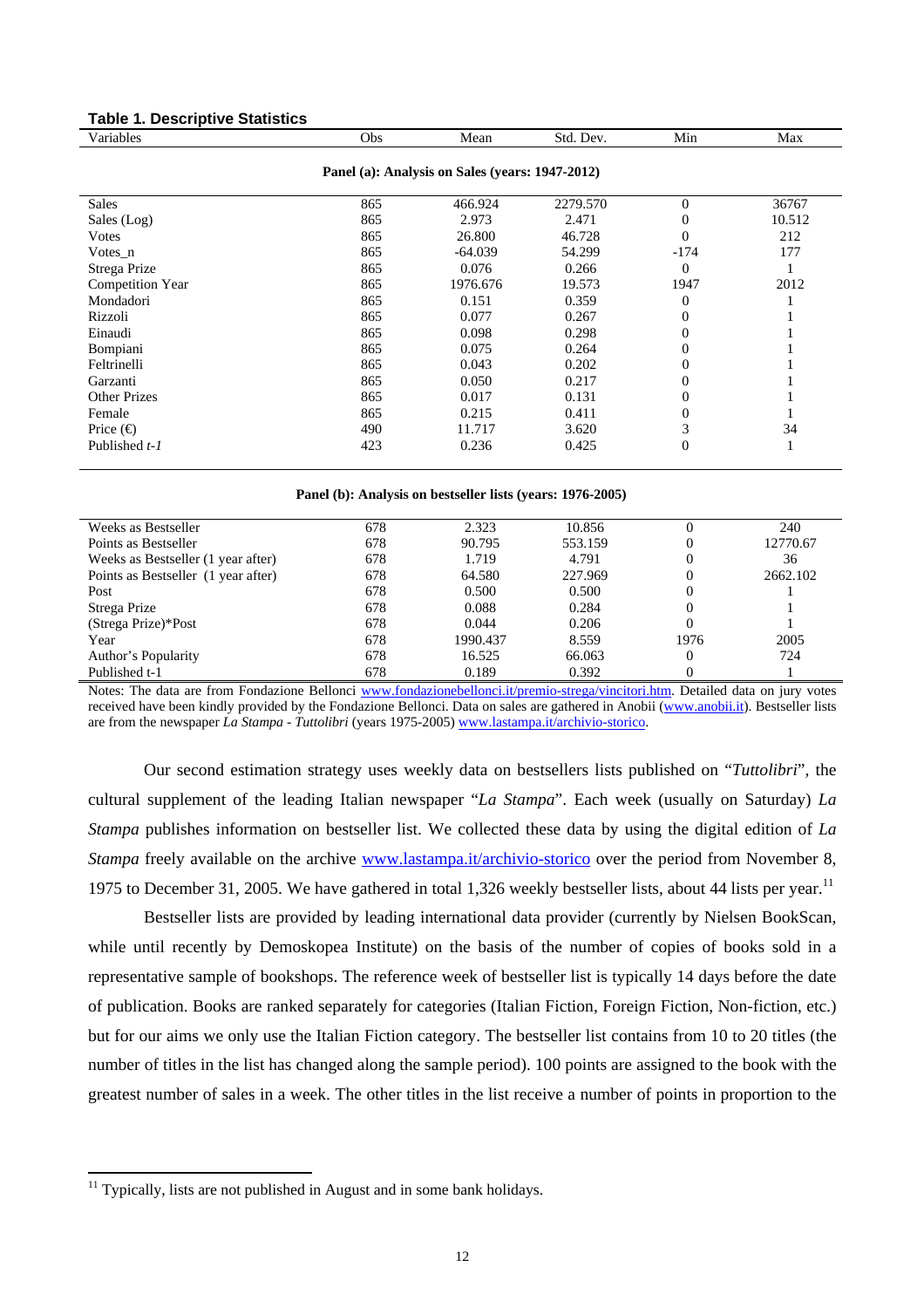copies sold with respect to the first ranked book. With respect to data based on Anobii, which are a measure of stock sold, bestseller lists represent a measure of flow of sales.

During the period 1976-2005 (overlapping with our data on bestseller lists), 339 books have been nominated in 30 yearly competitions for the Strega Prize. For each title, separately for the period before and after the prize is conferred (2 observations per book), we have computed the total number of *Weeks as Bestseller* for a total of 678 observations. Similarly, we have built the variable *Points as Bestseller*, summing up the number of points accumulated by each title in the two periods.

In Panel (b) of Table 1, we show that on average, for each period, books have been in the bestseller list for 2.32 weeks, totaling 90.79 points.12 The correlation between *Points as Bestseller* and *Weeks as Bestseller* is very high  $(\rho = 0.93)$ ; the correlation between *Sales* (Anobii) and *Weeks as Bestseller* is also high  $(\rho = 0.69)$ .

To better investigate to what extent copies in Anobii reflect sales we have used the bestseller list of the whole 2012 year (published by *La Stampa* on the  $5<sup>th</sup>$  January, 2013), in which for each of the 100 best ranked books is reported a number of points proportional to the copies sold in 2012. The first ranked book "Fifty Shades of Grey" (E. L. James) has a score of 100 points and sold about 600,000 copies. Using the points in the bestseller list we can compute sales of each book *j* in the list as: *Effective Sales*  $_i = (Points_i/100)*600,000$ . Using only the books published in 2012 (in this way the stock in Anobii coincides with the sales in 2012) (53 observations) we relate effective sales to copies owned by Anobii members and we find that the correlation is 0.83. Regressing *Effective Sales* on Anobii copies, we find a coefficient of 64.19 (*t*-stat=5.40): this suggests that each copy in Anobii corresponds to about 64 copies effectively sold.

#### **3. Regression Discontinuity Estimates of the Impact of the Strega Prize on Sales**

In this section we use a Sharp Regression Discontinuity Design (Imbens and Lemieux, 2008; Angrist and Pischke, 2009) to measure the impact of winning the Strega Prize on the commercial success of a book.

To construct the forcing variable, we normalize the number of jury votes received by nominated books in each competition by subtracting from the effective number of votes the votes received by the second ranked book in that competition plus one:  $Votes_{n} = Votes_{n} - (Votes_{s} + 1)$ , where *S* is the second ranked book in year  $t^{13}$ . Therefore, 0 is the cutoff or threshold: this implies that when  $Votes\_n_{it}$  (defined in the jargon of RDD, "forcing variable") is equal or greater than zero, the treatment (winning the Strega Prize) is received:

 $12$  The book "Il nome della rosa" (U. Eco) with 240 weeks of presence is clearly an outlier. As we will show in the next section, our results are robust to excluding these observations from the sample.<br><sup>13</sup> In a different context, Lee (2008) in his seminal work on RDD uses a similar strategy to calculate the vote share for

the democratic party to take into account the fact that more than two parties compete for elections.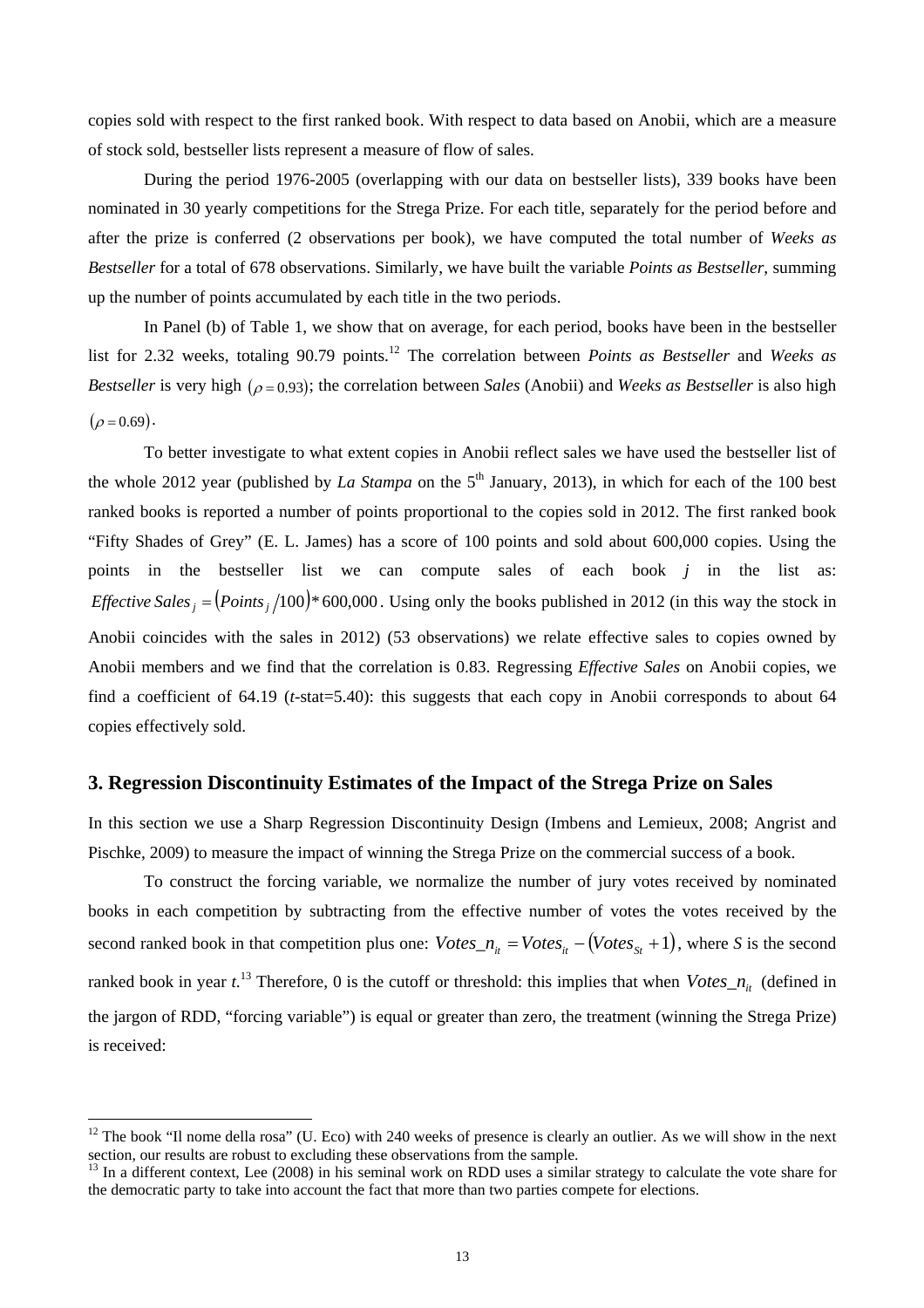$$
StregaPrice_{it} = \begin{cases} 1 & if \quad Votes\_n_{it} \ge 0 \\ 0 & if \quad Votes\_n_{it} < 0 \end{cases}
$$

The treatment status *Strega Prize* is a deterministic and discontinuous function of votes received.

In general, in order to estimate a treatment effect the Sharp Regression Discontinuity Design compares the outcome of units just above the threshold with the outcome of units just below the threshold. In the same vein, we compare the sales of those books receiving a number of normalized votes just above and below the cutoff of zero. The number of jury votes received by books should reflect their intrinsic quality. This can be taken into account with a flexible polynomial function of votes. Under the assumption that the relationship between the outcome variable and the votes received is continuous in a neighborhood of the cutoff, any jump of the dependent variable in proximity of the cutoff point can be interpreted as evidence of a treatment effect.

Following most of the papers in the literature, we use a parametric approach. The variable *Sales* of book *i* competing in year *t* is modeled with the following equation:

[1] 
$$
\log(Sales_{it}) = \beta_0 + \beta_1 \text{Strega} \text{Prize}_{it} + f(\text{Votes}_{it} - n_{it}) + \text{Year}_{it} + \theta X_{it} + \varepsilon_{it}
$$

where the dependent variable is in log, *Strega Prize* is the dummy for the treatment (equal to one for awarded books),  $f(Votes_n_i)$  is a flexible functional form to model the effect of jury votes,  $f(\text{Votes}_n n_{it}) = \gamma_1 \text{Votes}_n n_{it} + \gamma_2 (\text{Votes}_n n_{it})^2 + ... + \gamma_p (\text{Votes}_n n_{it})^p$  (in some specifications we use up to a third order polynomial), *Year<sub>it</sub>* denotes the year of the competition,  $X_{it}$  is a vector of control variables including publisher dummies, a dummy equal to one if the book is awarded with other prizes, author's gender, author's popularity, book price and so on;  $\varepsilon_{it}$  is an idiosyncratic error term. The effect of interest is  $\beta_1$ , measuring the impact of winning the Strega Prize on book sales.

In our main analysis we consider all the nominated books in the Strega competition. As a robustness check, in some specifications we also focus only on the shortlist of books entering in the best five and voted in the last ballot or even on a sample of only the best two ranked books.

OLS estimates of equation [1] are reported in Table 2. In column (1) we only control for normalized *Votes\_n* in linear form and for year of publication. The coefficient on *Strega Prize* is huge and highly statistically significant (*t*-stat=6.53): considering that the dependent variables is in log, winning the *Prize* implies an increase of more than 600% in sales ( $=\exp(1.97)-1$ ). As expected, the number of jury votes received are positively related to sales (10 votes more increase sales of about 14%). Books published more recently sell more (about 5% more per year). It should be noticed that by controlling for the year of competition, we are examining the within year impact of the Strega Prize.

In RDD it is fundamental to take into account adequately of the relationship between the dependent variable and the forcing variable. Otherwise, a possible nonlinearity might be confused with a jump due to the treatment. To avoid this threat, in columns (2) and (3) we control for a polynomial of second and third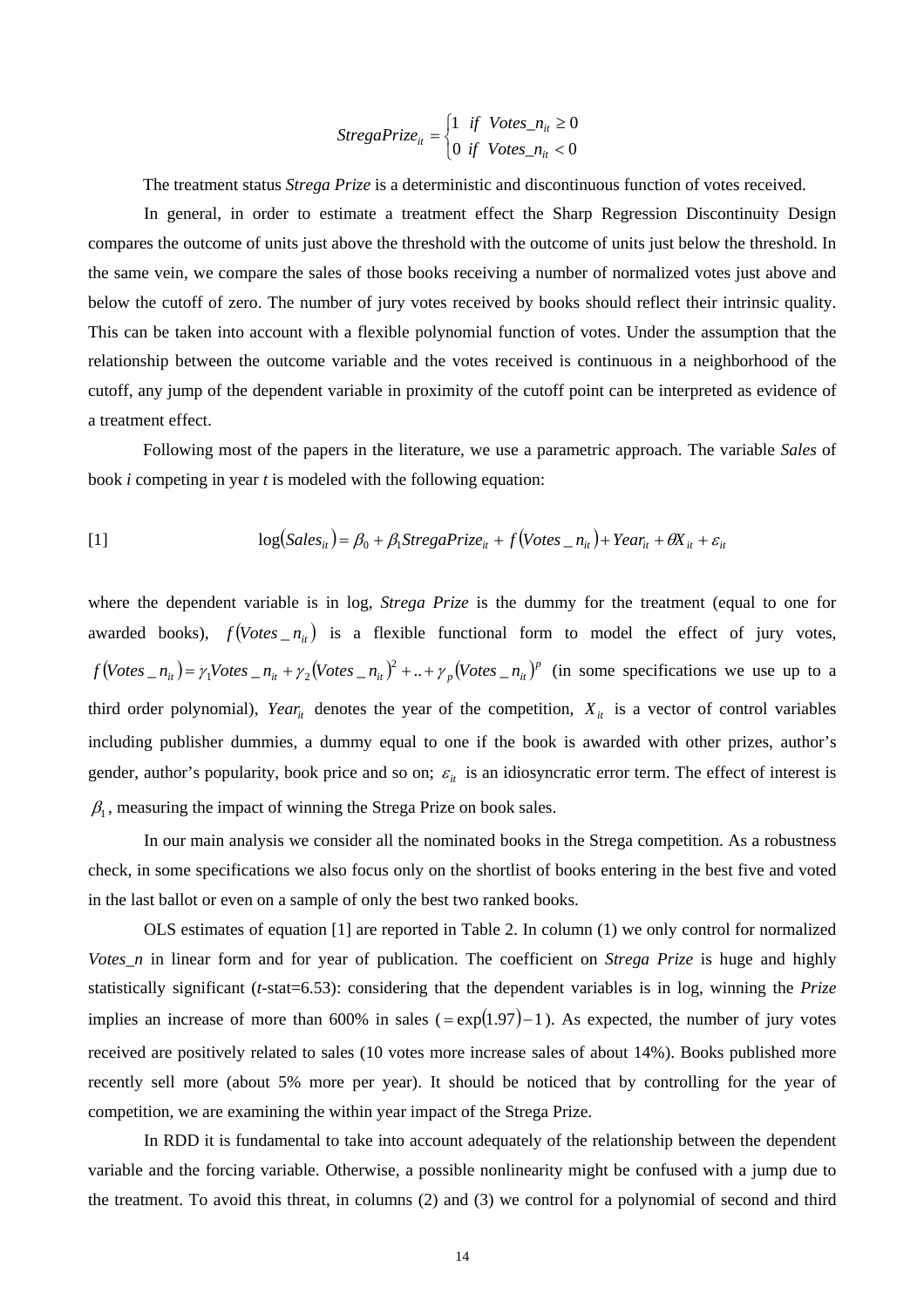order in votes, respectively. Also controlling for higher order polynomials of votes, we find that the Prize has more or less the same effect as in column (1) in terms of magnitude and statistical significance.

In column (4) we use as control variables six dummies for the main Italian publishers (in the reference category we leave a number of small publishers). It could be that the probability of winning the Prize is higher for books published by large publishers, maybe because the latter have the possibility to "influence" the jury or because the books of the best writers are published by major publishers. The impact on sales of publishing with large publishers is strong. However, we find in column (4) that the coefficient on the Strega Prize is almost unchanged in magnitude and significance.

In column (5) we control for the dummy *Other Prizes* (equal to one if a book received other literary Prizes). Winning other prizes is highly correlated to sales (with the data at hand, we are not able to verify if this particular effect is causal), but it leaves unaltered the impact of the Strega Prize on sales.

In column (6) we report our most complete specification controlling again for a third order polynomial for votes and including publishers' dummies and *Other Prizes*. The effect of the Strega Prize is only slightly reduced.

|                         | (1)         | (2)         | (3)           | (4)         | (5)         | (6)         |
|-------------------------|-------------|-------------|---------------|-------------|-------------|-------------|
|                         | Sales (Log) | Sales (Log) | Sales (Log)   | Sales (Log) | Sales (Log) | Sales (Log) |
| Strega Prize            | 1.9746***   | $1.8858***$ | $1.8046***$   | 1.7723***   | 1.7921***   | 1.5528***   |
|                         | (0.3052)    | (0.3797)    | (0.3784)      | (0.2804)    | (0.2775)    | (0.3589)    |
| <b>Competition Year</b> | $0.0491***$ | $0.0489***$ | $0.0485***$   | $0.0567***$ | $0.0556***$ | $0.0548***$ |
|                         | (0.0035)    | (0.0035)    | (0.0035)      | (0.0034)    | (0.0034)    | (0.0035)    |
| Votes n                 | $0.0143***$ | $0.0151***$ | $0.0190***$   | $0.0122***$ | $0.0123***$ | $0.0168***$ |
|                         | (0.0016)    | (0.0028)    | (0.0033)      | (0.0015)    | (0.0015)    | (0.0031)    |
| Votes $n^2$             |             | 0.0000      | $-0.0000$     |             |             | $-0.0000$   |
|                         |             | (0.0000)    | (0.0000)      |             |             | (0.0000)    |
| Votes $n^3$             |             |             | $-0.0000$ *** |             |             | $-0.0000**$ |
|                         |             |             | (0.0000)      |             |             | (0.0000)    |
| Mondadori               |             |             |               | $0.5513***$ | $0.5215***$ | $0.5052***$ |
|                         |             |             |               | (0.1928)    | (0.1934)    | (0.1926)    |
| Rizzoli                 |             |             |               | $0.5604**$  | $0.5038**$  | $0.4534*$   |
|                         |             |             |               | (0.2333)    | (0.2374)    | (0.2395)    |
| Einaudi                 |             |             |               | 2.4518***   | 2.4006***   | 2.3793 ***  |
|                         |             |             |               | (0.2692)    | (0.2677)    | (0.2665)    |
| <b>Bompiani</b>         |             |             |               | $1.0005***$ | $0.9750***$ | $0.9226***$ |
|                         |             |             |               | (0.2325)    | (0.2319)    | (0.2327)    |
| Feltrinelli             |             |             |               | $1.4036***$ | $1.3673***$ | 1.3733***   |
|                         |             |             |               | (0.2998)    | (0.3006)    | (0.2969)    |
| Garzanti                |             |             |               | 1.4079***   | 1.3389***   | $1.3170***$ |
|                         |             |             |               | (0.3628)    | (0.3651)    | (0.3676)    |
| <b>Other Prizes</b>     |             |             |               |             | $1.2610**$  | $1.2463**$  |
|                         |             |             |               |             | (0.4974)    | (0.4974)    |
| <b>Observations</b>     | 865         | 865         | 865           | 865         | 865         | 865         |
| Adjusted R-squared      | 0.342       | 0.341       | 0.345         | 0.427       | 0.430       | 0.432       |

**Table 2. RDD Estimates for the Impact of the Strega Prize. Main specifications** 

Notes: The Table reports OLS estimates. The dependent variable is Sales (Log). Standard errors (reported in parentheses) are corrected for heteroskedasticity. The symbols \*\*\*, \*\*, \* indicate that coefficients are statistically significant, respectively, at the 1, 5, and 10 percent level.

In Table 3 we carry out a number of robustness checks. In columns (1), (2) and (3) we estimate, respectively, a polynomial of votes of first, second and third order, but we include interaction terms between the dummy *Strega Prize* and the polynomial terms. In practice, we allow for a polynomial with different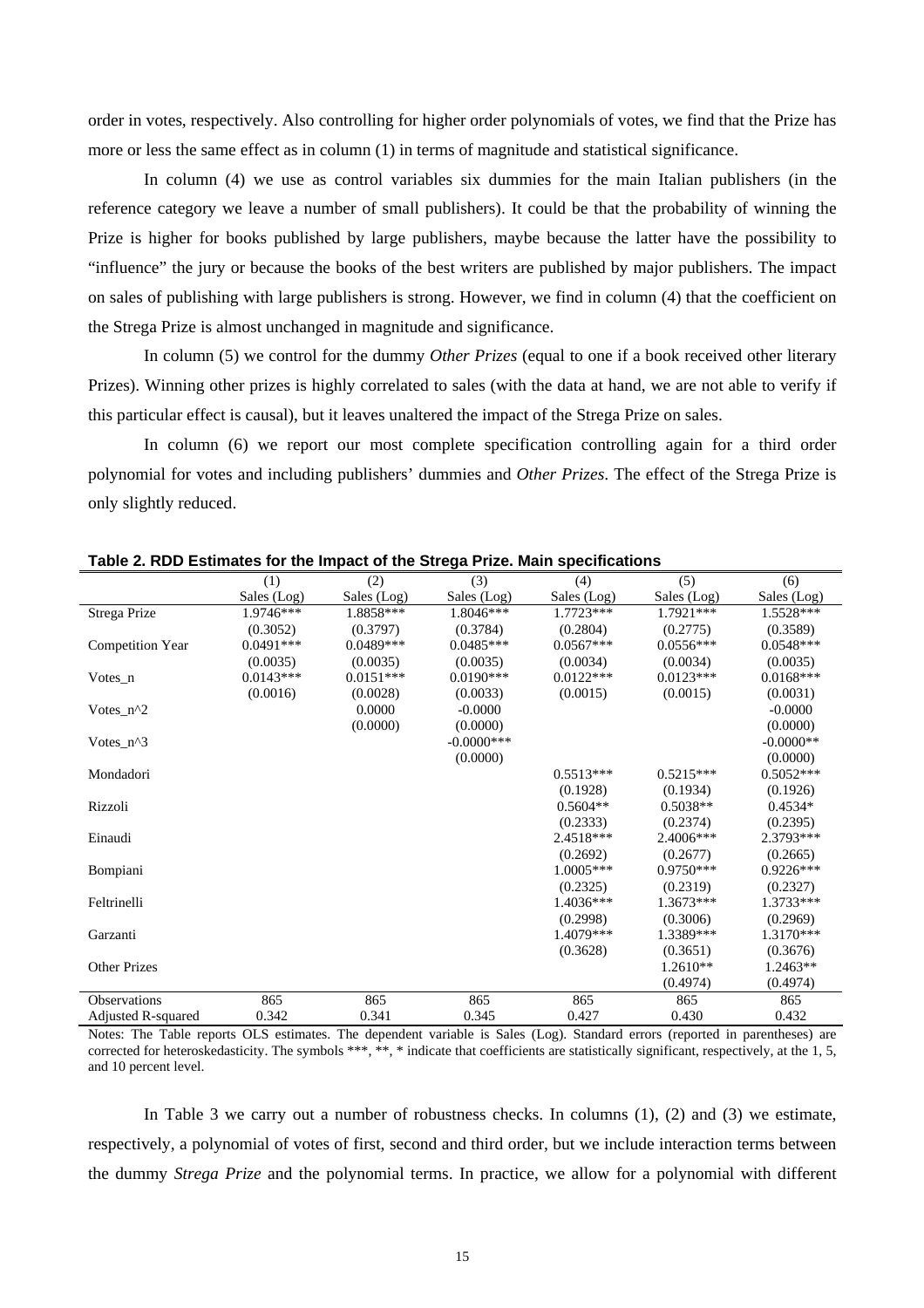forms on the two sides of the cutoff. In all the three specifications, it emerges that receiving the Prize strongly increases the sales.

Another potential threat to the consistency of our estimates is that the Prize could be conferred to famous authors and the effect we have uncovered might be due to the popularity of an author. In column (4) of Table 3 we control for an index of author's popularity (built on the basis of the weeks of appearances in the bestseller lists, excluding appearances related to books participating to the Strega competitions). Author's popularity has a strong impact on sales, but nonetheless, the impact of the Prize is again very high.

In column (5) we control for the author's gender. Female authors seem to sell more (*p*-value=0.14), whereas the effect of the Prize remains unaltered adding this further control.

In column (6) we control for the price of publication. The price has no effect on sales while the Strega Prize has still a significant impact although lower in magnitude. However, the estimates in column (6) must be taken with care both because price is missing for many observations and because price is endogenously determined.

| ימאוס ט. ולשט בטנווומנטט. ר טון ווטווומר זיונו ווונטומטנוטוס מווט טנווטר טטוונוטוס |             |              |              |             |             |             |
|------------------------------------------------------------------------------------|-------------|--------------|--------------|-------------|-------------|-------------|
|                                                                                    | (1)         | (2)          | (3)          | (4)         | (5)         | (6)         |
|                                                                                    | Sales (Log) | Sales (Log)  | Sales (Log)  | Sales (Log) | Sales (Log) | Sales (Log) |
| Strega Prize                                                                       | 2.0866***   | 1.6999***    | $1.2564***$  | $1.6682***$ | 1.7999***   | $1.0165***$ |
|                                                                                    | (0.3463)    | (0.4061)     | (0.4538)     | (0.2722)    | (0.2761)    | (0.3155)    |
| Votes $n$                                                                          | $0.0127***$ | $0.0255***$  | $0.0535***$  | $0.0116***$ | $0.0123***$ | $0.0114***$ |
|                                                                                    | (0.0016)    | (0.0051)     | (0.0109)     | (0.0014)    | (0.0015)    | (0.0019)    |
| Votes_n*(Strega Prize)                                                             | $-0.0063$   | $-0.0145$    | $-0.0260$    |             |             |             |
|                                                                                    | (0.0045)    | (0.0113)     | (0.0288)     |             |             |             |
| Votes $n^2$                                                                        |             | $0.0001$ *** | $0.0005***$  |             |             |             |
|                                                                                    |             | (0.0000)     | (0.0002)     |             |             |             |
| Votes_n^2*(Strega Prize)                                                           |             | $-0.0001$    | $-0.0009*$   |             |             |             |
|                                                                                    |             | (0.0001)     | (0.0004)     |             |             |             |
| Votes $n^3$                                                                        |             |              | $0.0000$ *** |             |             |             |
|                                                                                    |             |              | (0.0000)     |             |             |             |
| Votes_n^3*(Strega Prize)                                                           |             |              | $-0.0000$    |             |             |             |
|                                                                                    |             |              | (0.0000)     |             |             |             |
| <b>Author's Popularity</b>                                                         |             |              |              | $0.0123***$ |             |             |
|                                                                                    |             |              |              | (0.0017)    |             |             |
| Female                                                                             |             |              |              |             | 0.2150      |             |
|                                                                                    |             |              |              |             | (0.1467)    |             |
| Price                                                                              |             |              |              |             |             | $-0.0138$   |
|                                                                                    |             |              |              |             |             | (0.0249)    |
| <b>Observations</b>                                                                | 865         | 865          | 865          | 865         | 865         | 490         |
| Adjusted R-squared                                                                 | 0.430       | 0.434        | 0.438        | 0.492       | 0.431       | 0.311       |

| Table 3. RDD Estimates. Polynomial with Interactions and Other Controls |  |  |  |  |
|-------------------------------------------------------------------------|--|--|--|--|
|-------------------------------------------------------------------------|--|--|--|--|

Notes: The Table reports OLS estimates. The dependent variable is Sales (Log). In all the regressions we control for 6 dummies of publishers and for *Other Prizes*. Standard errors (reported in parentheses) are corrected for heteroskedasticity. The symbols \*\*\*, \*\*, \* indicate that coefficients are statistically significant, respectively, at the 1, 5, and 10 percent level.

An advantage of the Regression Discontinuity Design is that it allows a transparent graphical analysis. To this aim, we first partial out the effect of the competition year on sales by regressing *Sales* on year and taking the residuals. These are plotted against normalized votes in Figure 1. The vertical line at 0 denotes the threshold of votes necessary for winning the Prize. In panel A of Figure 1 we also plot the predicted values from a linear regression of Sales on votes, estimated separately on each side of the cutoff point (corresponding to column 1 of Table 3). In panel B we plot the predicted values from a regression of Sales on a third order polynomial in votes (corresponding to column 3 of Table 3). In both panel A and B in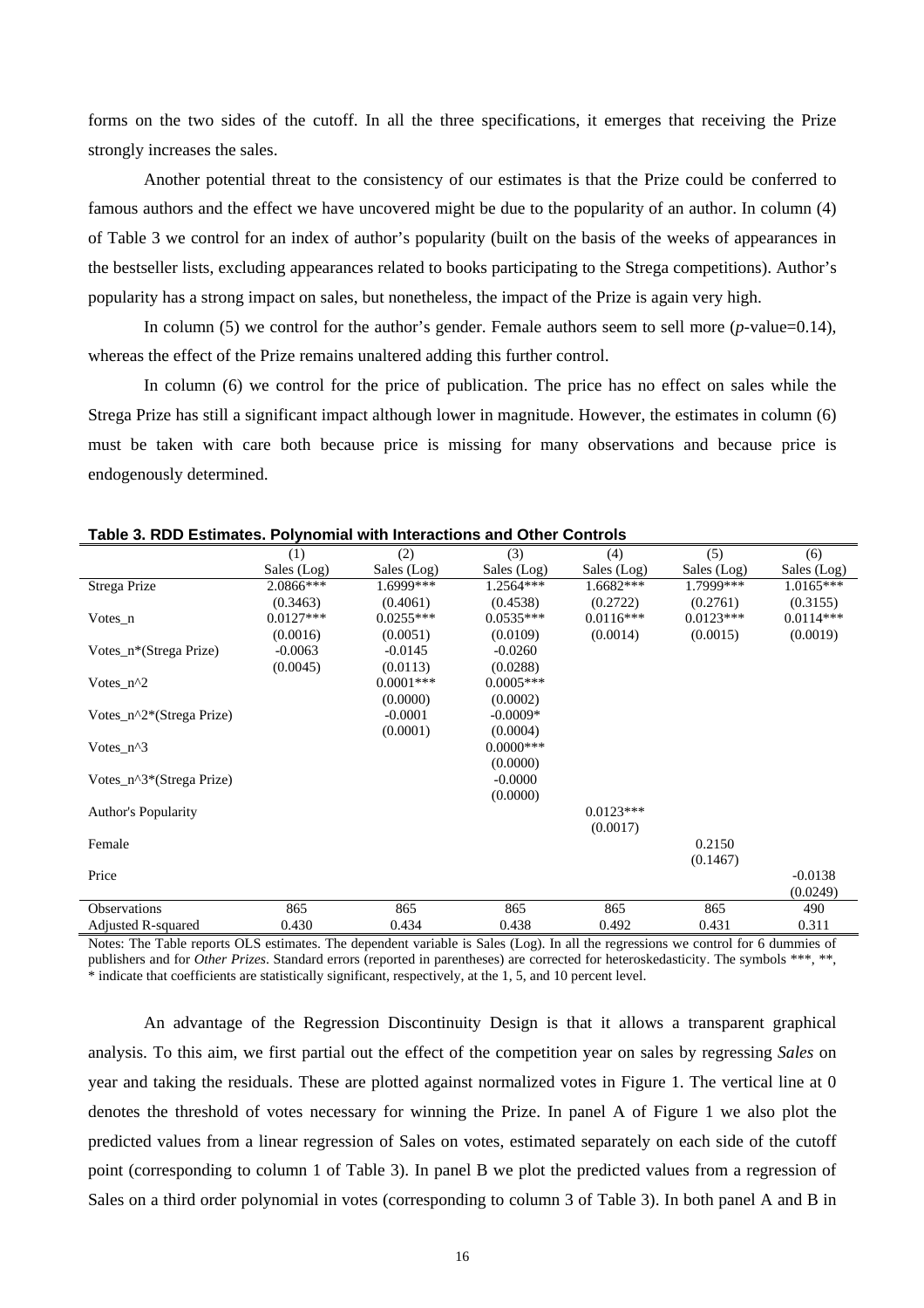Figure 1, there is a clear jump in the relationship between the outcome and the number of votes in the proximity of the threshold. This jump represents the effect of the Strega Prize.



In the Appendix we report a similar Figure using local averages with a bandwidth of 4.

Panel A) Linear Function of Votes



Panel B) Third Order Polynomial of Votes

**Figure 1. Sales and Votes obtained in the Strega competition** 

## **Local Linear Regressions**

In Table 4 we consider only data in a neighborhood around the discontinuity. The comparison of average outcomes in a small enough neighborhood to the left and to the right of the threshold value should estimate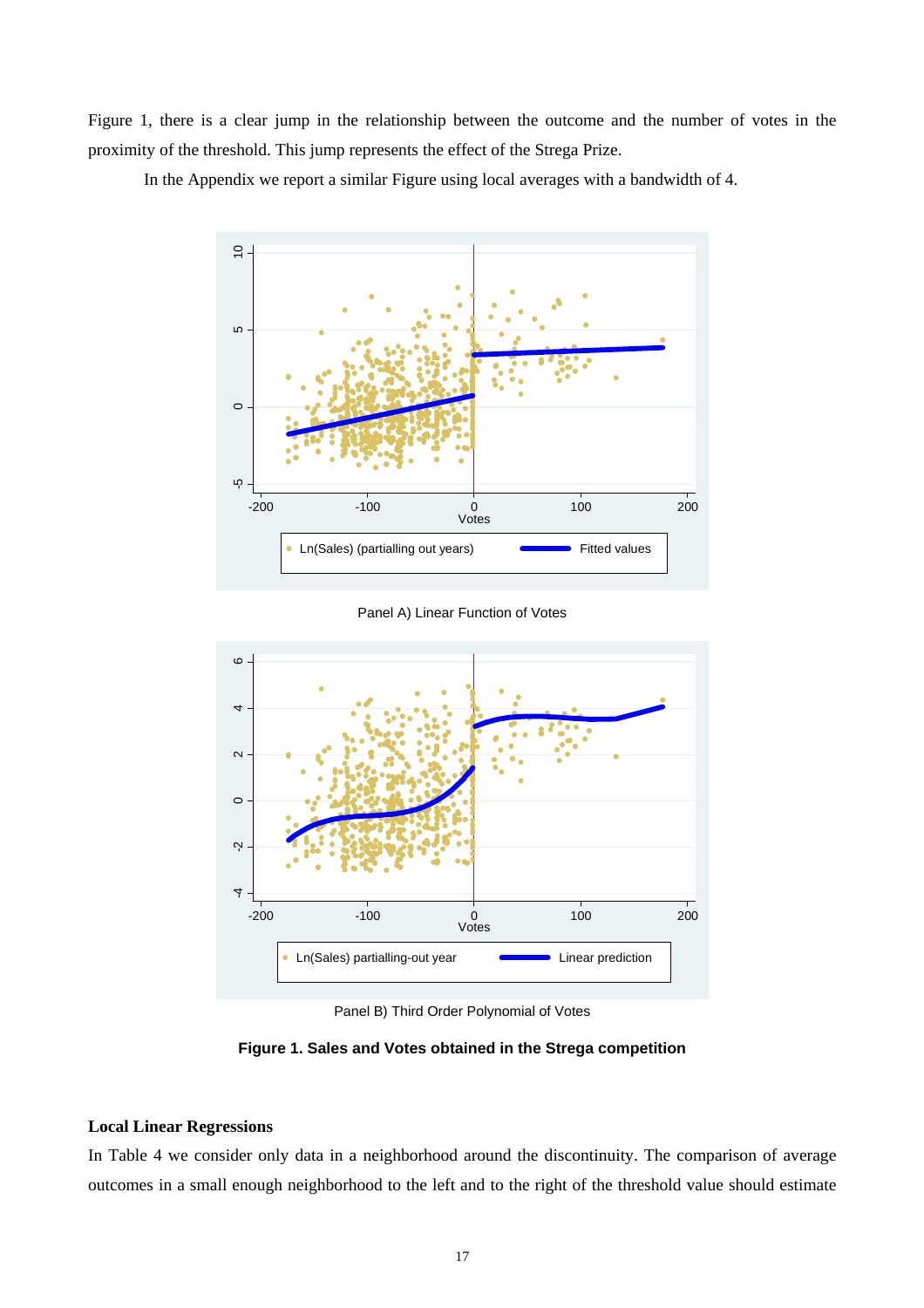our effect of interest in a way that does not depend on the correct specification of the model for the conditional expected function (Imbens and Lemieux, 2008).

In column (1) of Table 4 we focus on an interval of normalized votes of  $-30/+30$ ; in column (2) the interval is  $-20/+20$ ; in column (3) the interval is  $-10/+10$ . In all these three different windows, we find a strong and statistically significant effect of the Strega Prize. The magnitude of the effect is considerably lower. It should be noticed that the number of observations is drastically reduced when we focus on these windows (in column (3) we only have 92 observations). Therefore, in the trade-off between consistency and efficiency, the latter estimates probably improve consistency but at the cost of reducing precision.

In column (4) of Table 4 we only focus on the best five books in each competition (the so-called "Cinquina", the books in the shortlist voted at the second ballot); in column (5) we only consider the best three ranked books and, finally, in column (6) we take into account only the first two ranked books. In all these estimates we find a strong effect of receiving the Prize on sales.

|                           | 1.            | (2)           | (3)           | (4)          | (5)          | (6)                 |
|---------------------------|---------------|---------------|---------------|--------------|--------------|---------------------|
|                           | $Window: +30$ | $Window: +20$ | $Window: +10$ | Best 5 Books | Best 3 Books | <b>Best 2 Books</b> |
| Strega Prize              | $1.1422**$    | 1.3918***     | $1.2330**$    | $1.6566***$  | $1.8140***$  | $1.5954***$         |
|                           | (0.4535)      | (0.4711)      | (0.5020)      | (0.3121)     | (0.3452)     | (0.3515)            |
| Votes n                   | $0.0341**$    | $0.0548*$     | 0.0834        | $0.0092***$  | $0.0060*$    | 0.0056              |
|                           | (0.0163)      | (0.0330)      | (0.0958)      | (0.0023)     | (0.0034)     | (0.0041)            |
| <b>Observations</b>       | 155           | 119           | 92            | 337          | 198          | 132                 |
| <b>Adjusted R-squared</b> | 0.351         | 0.287         | 0.289         | 0.418        | 0.475        | 0.431               |

**Table 4. RDD Estimates. Different Windows and Samples** 

Notes: The Table reports OLS estimates. The dependent variable is Sales (Log). In all the regressions we control for 6 dummies of publishers and for *Other Prizes*. Standard errors (reported in parentheses) are corrected for heteroskedasticity. The symbols \*\*\*, \*\*, \* indicate that coefficients are statistically significant, respectively, at the 1, 5, and 10 percent level.

In the appendix we report a number of other robustness checks, in which we estimate other regressions with publisher fixed effects, with yearly dummies (or three years spell dummies), control for a dummy equal to one if a book has been *Published in Previous Year*, allow standard errors for clustering at the competition level, use a quantile regression to attenuate the effect of outliers, focus only on the latest 12 competitions (2001-2012), use as dependent variable the number of editions and allow standard errors for clustering at the normalized vote level. Our findings of a strong impact of the Strega Prize are confirmed in all these checks.

#### **Checks for Random Assignment Around the Discontinuity**

An important requirement for the validity of RDD is that the predetermined covariates are balanced by the treatment status as if in a randomized experiment. In fact, in the absence of manipulation, books around the threshold score should not differ significantly in terms of observable and unobservable variables.

To investigate this issue, we run a number of Discontinuity Regressions using our control variables in turn, as a dependent variable, that is, we regress the six publishers dummies (Mondadori, Rizzoli, Einaudi, Bompiani, Feltrinelli, Garzanti), *Other Prizes*, *Female*, *Price* on the dummy *Strega Prize* and control for *Votes*  $\mu$  and competition year.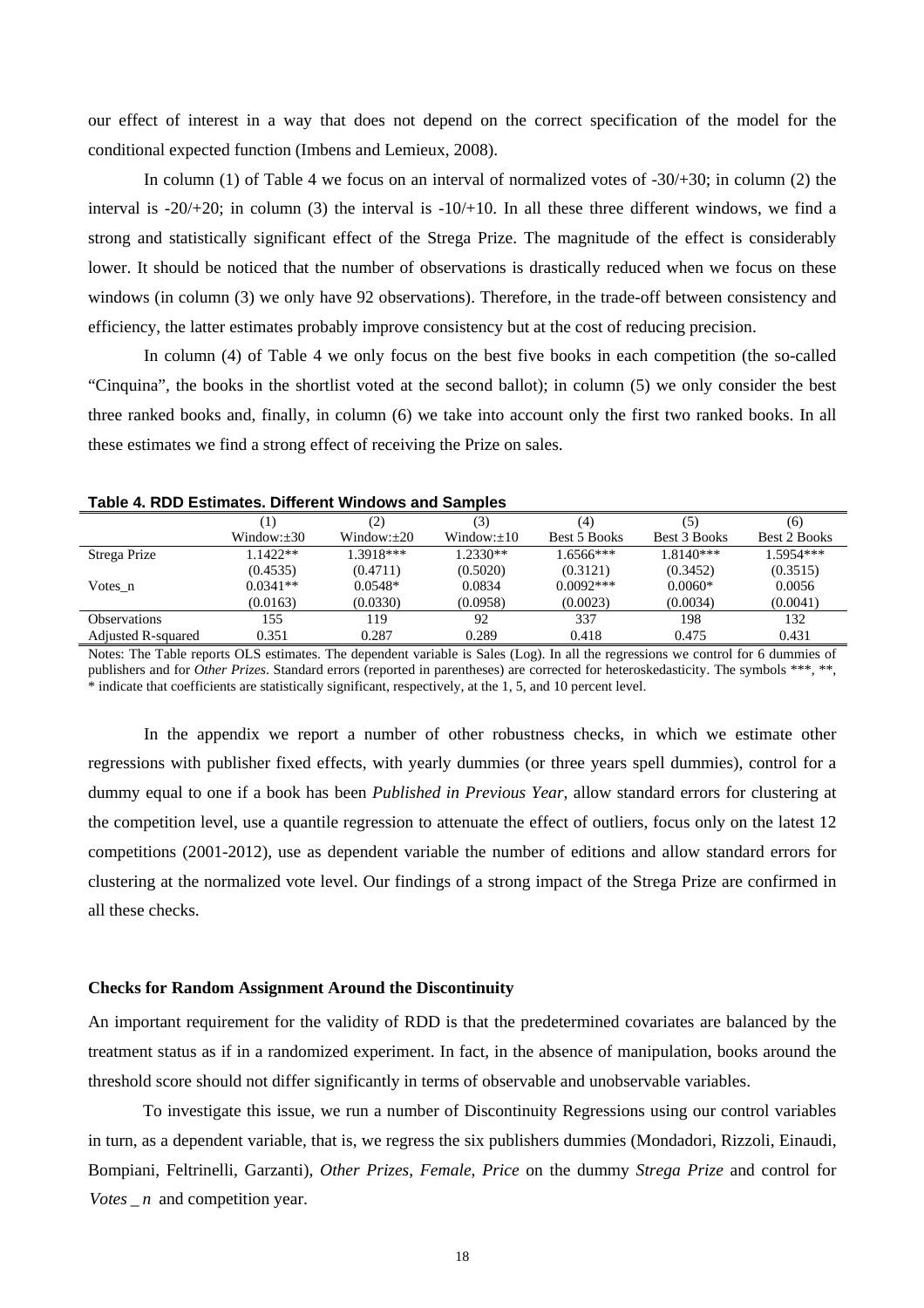The estimation results are reported in Table 5. We show that the probability of observing the publishers Mondadori, Rizzoli, Einaudi, Bompiani, Garzanti does not change sharply at the cutoff point. On the other hand, we find that the probability of observing the publisher "Feltrinelli" is not a smooth function of the treatment and changes at the cutoff point. Finally, the treatment does not produce any statistically significant effect on *Other Prize*, *Female*, *Price*, *Published Previous Year*.

These results reassure us about the random assignment around the discontinuity point (Imbens and Lemieux, 2008). However, since not all variables are balanced, we have controlled for these variables in the regressions to avoid any bias due to the lack of balance.

In addition, we have run a regression excluding from the sample those books published by Feltrinelli and we obtain very similar results (see Appendix, Table A1, column 8).

| Table 5. Differences in predetermined characteristics. RDD estimates |                  |          |         |         |            |          |          |          |                    |           |
|----------------------------------------------------------------------|------------------|----------|---------|---------|------------|----------|----------|----------|--------------------|-----------|
|                                                                      | $\left(1\right)$ | (2)      | (3)     | (4)     | (5)        | (6)      | (7)      | (8)      | (9)                | (10)      |
|                                                                      | Mondado          | Rizzoli  | Einaudi | Bompian | Feltrinell | Garzanti | Other    | Female   | Price $(\bigoplus$ | Published |
|                                                                      |                  |          |         |         |            |          | Prizes   |          |                    | Previous  |
| Strega Prize                                                         | 0.085            | $-0.009$ | 0.013   | 0.033   | $0.063*$   | 0.006    | $-0.011$ | $-0.041$ | $-0.643$           | 0.064     |
|                                                                      | (0.073)          | (0.054)  | (0.061) | (0.054) | (0.036)    | (0.038)  | (0.023)  | (0.065)  | (0.719)            | (0.089)   |
| <b>Observations</b>                                                  | 865              | 865      | 865     | 865     | 865        | 865      | 865      | 865      | 490                | 423       |
| Adj.<br>R-<br>squared                                                | 0.069            | 0.008    | 0.015   | 0.008   | 0.002      | 0.011    | 0.006    | 0.035    | 0.035              | 0.061     |

Notes: The Table reports OLS estimates. The dependent variable is reported on the top of each column. In all the regressions we control for *Votes\_n* and for year of competition. Standard errors (reported in parentheses) are corrected for heteroskedasticity. The symbols \*\*\*, \*\*, \* indicate that coefficients are statistically significant, respectively, at the 1, 5, and 10 percent level.

#### **4. Difference-in-Differences Estimates of the Impact of the Strega Prize**

In this and in the next section in order to estimate the effect of winning the Strega Prize on sales we adopt a different strategy, based on a difference-in-differences model. We use data at the weekly level (for a period of 30 years, from 1976 to 2005) on bestsellers lists published by the newspaper *La Stampa*.

As explained in Section 2, books nominated for the Strega Prize in year *t* (for whom the Prize is conferred in July) can be published in the period from April of year *t* −1 to March of year *t* . Therefore, by using weekly bestseller lists it is possible to observe the sales performance of nominated books both before and after the Prize is awarded.

We use two different indicators of book sales: the total number of weeks in which a book appeared in the bestseller lists (*Weeks as Bestseller*); the number of points earned in these bestseller lists (*Points as Bestseller*). Both variables are computed, for each book competing in a given year, separately for the period before and after the conferment of the Prize.<sup>14</sup> In this way, we compare the performance of books winning the Strega Prize (the difference "before-after" the Prize is conferred each year) with the performance of books nominated for the Prize but not awarded.

<sup>&</sup>lt;sup>14</sup> In building these variables instead of considering the date of publication of *La Stampa* we take into account the reference week of the bestseller list, since the list is published typically two weeks after the reference week.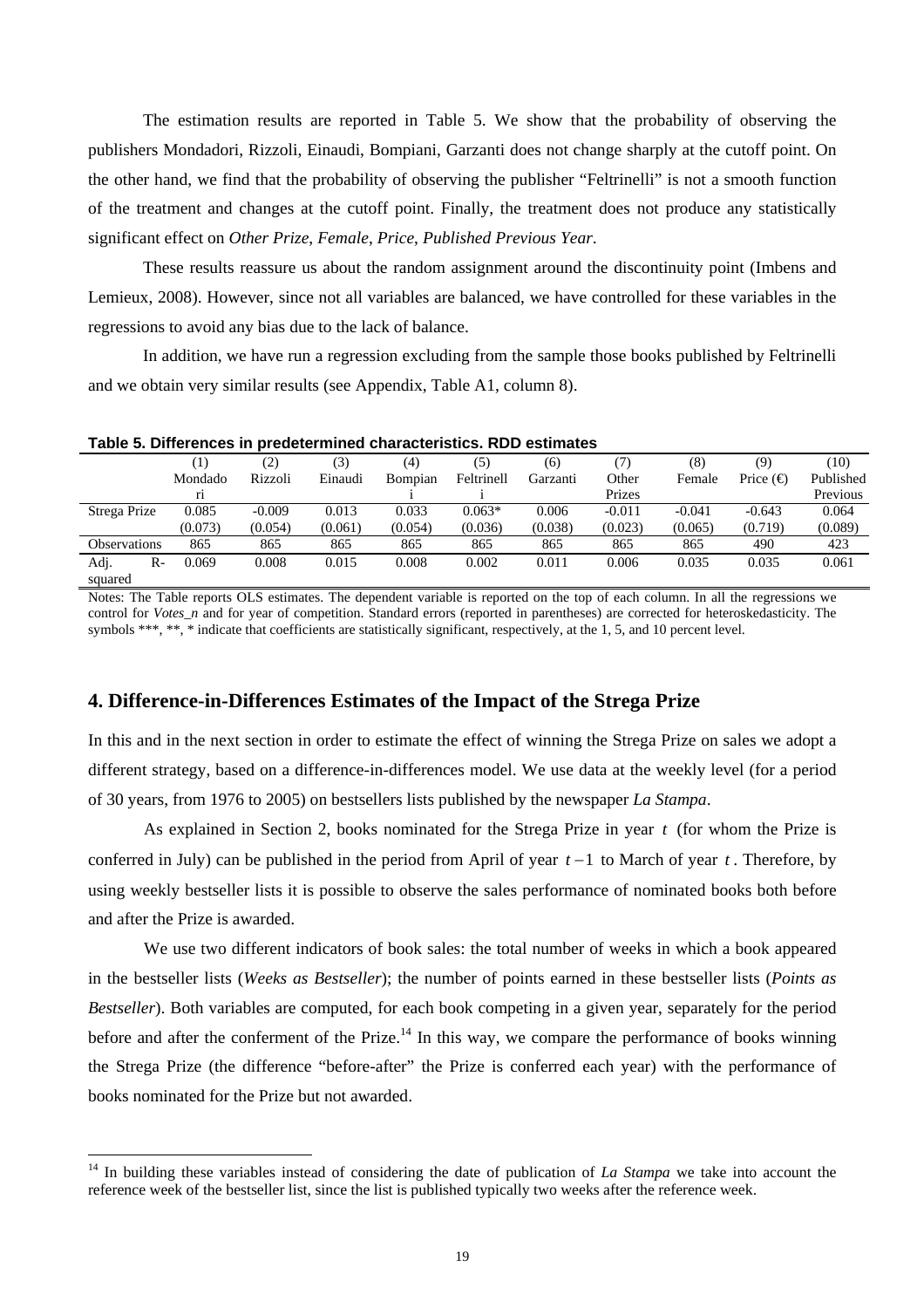First of all, in Table 6 we show the average number of weeks in bestseller lists for winners and nonwinners of the Prize. The first column reports *Weeks as Bestseller* before the conferment of the Prize, while the second column reports *Weeks as Bestseller* after the Prize is conferred. The first and second rows report the average for, respectively, non-winners and winners Strega Prize.

**Table 6. Difference-in-Differences Estimates. Average Weeks as Bestseller for Awarded and Non-Awarded Books** 

|                                  | <b>Before Prize</b> | Post Prize | Difference Post – Before |
|----------------------------------|---------------------|------------|--------------------------|
| Non Winners Strega Prize         | 1.0777              | 0.8738     | $-0.2039$                |
|                                  | (0.1983)            | (0.2192)   | (0.2956)                 |
| Strega Prize Winners             | 8.9333              | 23.4667    | 14.5333**                |
|                                  | (1.6828)            | (7.8169)   | (7.9922)                 |
| Winners – Non Winners Difference | $7.8557***$         | 22.5929*** | 14.7372*                 |
|                                  | (0.8206)            | (2.5030)   | (7.8905)                 |

Notes: Standard errors are reported in parentheses. The symbols \*\*\*, \*\*, \* indicate that coefficients are statistically significant, respectively, at the 1, 5, and 10 percent level.

The books that have not won the Strega Prize appear on average about 1.07 weeks in the bestseller list before the Prize in July, whereas they appear 0.87 after the Prize is conferred (the difference of 0.20 is not statistically significant, see the last column). On the other hand, the awarded books appear about 8.93 weeks in the bestseller list before winning. Therefore, these books perform much better than books in the control group even before treatment (the pre-existing difference is 7.85, highly statistically significant, see last row). This implies that the Prize is typically conferred to more successful books.

However, after the prize is conferred, the number of weeks of appearances as bestseller raise to 23.47 for awarded books (while, as shown above, remains almost unchanged for non-awarded books). Therefore, under the assumption that no other differences intervene to affect the two categories of books contemporaneously to the treatment, the difference-in-differences of 14.74 can be interpreted as the direct effect of the Strega Prize on awarded books.

Similar results are obtained if we consider the number of points (in log) earned by books in the bestseller lists (see Table 7).

| <b>Awarded Books</b>     |              |            |                          |
|--------------------------|--------------|------------|--------------------------|
|                          | Before Prize | Post Prize | Difference Post – Before |
| Non Winners Strega Prize | 0.7792       | 0.5939     | $-0.1853$                |
|                          | (0.1013)     | (0.0871)   | (0.1336)                 |
| Strega Prize Winners     | 4.5104       | 6.0760     | $1.5655***$              |
|                          | (0.4438)     | (0.2742)   | (0.5217)                 |

**Table 7. Difference-in-Differences Estimates. Average Points as Bestseller for Awarded and Non-Awarded Books** 

Notes: Standard errors are reported in parentheses. The symbols \*\*\*, \*\*, \* indicate that coefficients are statistically significant, respectively, at the 1, 5, and 10 percent level.

5.4820\*\*\*  $(0.2925)$ 

1.7508\*\*\* (0.5315)

(0.3529)

Winners – Non Winners Difference 3.7312\*\*\*

In order to control for other determinants of sales performance, which could affect the outcome for treated and control groups, we now carry out a regression analysis estimating the following model: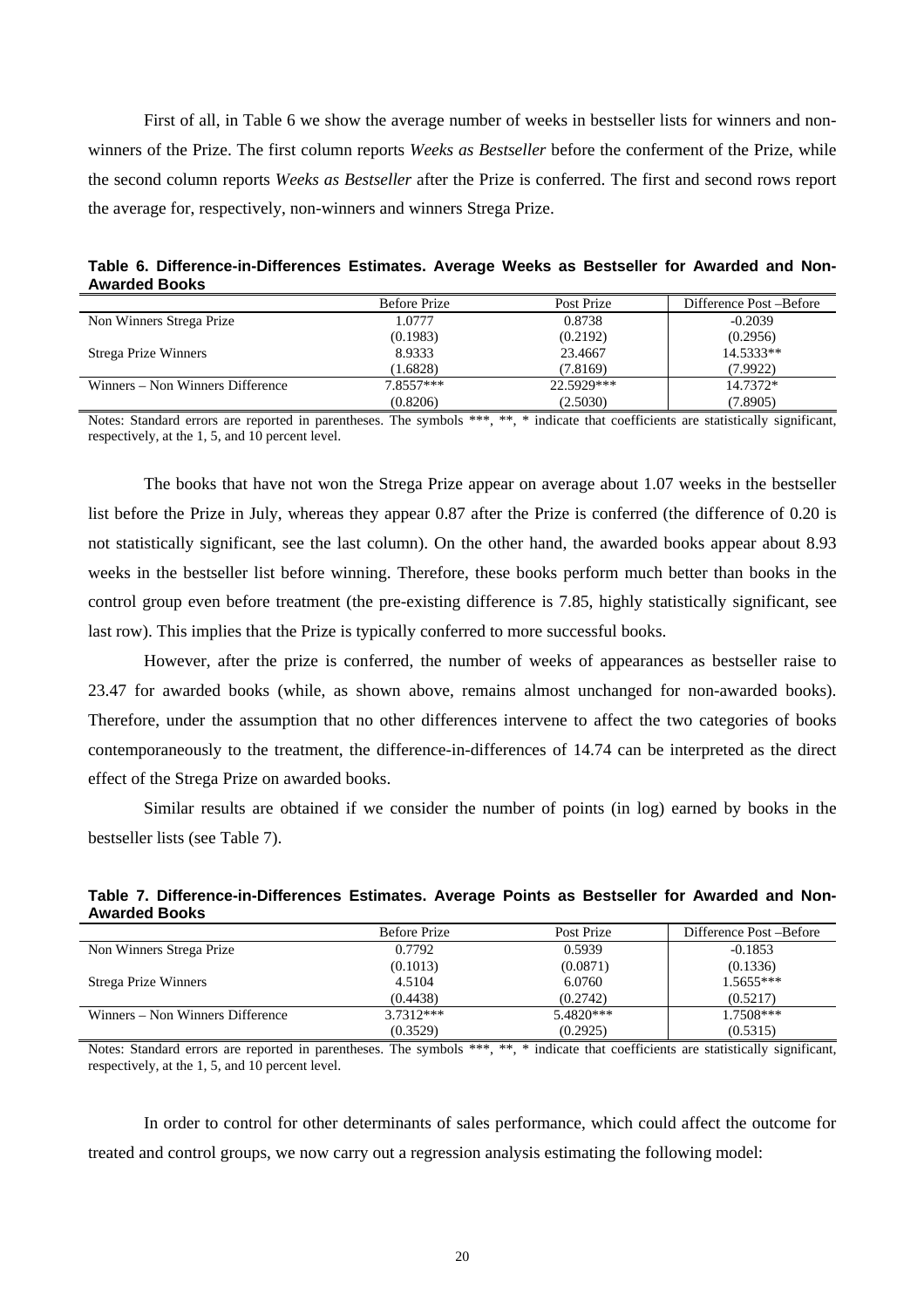[2] 
$$
\widetilde{Y}_{i\tau} = \phi_0 + \phi_1 \text{StregaPrize}_i + \phi_2 \text{Post}_{i\tau} + \phi_3 (\text{StregaPrize}_i * \text{Post}_{i\tau}) + \phi_4 X_i + v_{i\tau}
$$

where the dependent variable  $\tilde{Y}_{i\tau}$  represents the number of *Weeks as Bestseller* for book *i* in the period  $\tau$ (pre, post) (alternatively, we use the points earned as bestseller), *Strega Prize* is a dummy equal to one for books winning the Prize, *Post* is a dummy equal to one for the period after the Prize is conferred, *StregaPrize* \*  $Post_{i\tau}$  is the interaction term whose coefficient  $\phi_3$  measures the treatment effect of our interest;  $X_i$  is a vector of book characteristics (as considered in the previous analysis) which could affect sales or, alternatively, book fixed effects;  $v_{i\tau}$  is an error term.

We estimate our model with OLS. Estimation results are reported in Table 8. Column (1) is our basic specification without any control variables. In column (2) we include many controls for book characteristics, whereas in column (3) exploiting the panel nature of our data we include book fixed effects. The uncovered effect of the Strega Prize is again very strong (14.74) and statistically significant (*t*-stat=2.20). The coefficient does not vary in the three specifications, while standard errors change slightly.

In columns (4)-(6) of Table 8 we use as dependent variable the number of *Weeks as Bestseller*, but considering for each book only a period of one year after the Strega competition is concluded, that is, we discard the sales performance occurring beyond one year after the competition. Columns (4)-(6) replicate the same specifications as (1)-(3). The effect of winning the Prize is again strong, but the magnitude is lower: 4.93 weeks more for books awarded with the Prize instead of 14.74. It should be noticed that standard errors, due probably to the exclusion of some outliers in total *Weeks as Bestseller*, are much lower and statistical significance much higher.

|                           | (1)         | (2)         | (3)        | (4)          | (5)          | (6)          |
|---------------------------|-------------|-------------|------------|--------------|--------------|--------------|
|                           |             |             |            | (One year)   | (One year)   | (One year)   |
| Strega Prize              | 7.8557***   | 2.4396      |            | 7.8557***    | 3.2308*      |              |
|                           | (1.6726)    | (1.9531)    |            | (1.6726)     | (1.9557)     |              |
| Post                      | $-0.2039$   | $-0.2039$   | $-0.2039$  | $-0.5449***$ | $-0.5449***$ | $-0.5449***$ |
|                           | (0.2220)    | (0.2237)    | (0.2219)   | (0.1432)     | (0.1442)     | (0.1431)     |
| (Strega Prize)*Post       | 14.7372**   | 14.7372**   | 14.7372**  | 4.9363***    | 4.9363***    | 4.9363***    |
|                           | (6.6940)    | (6.7442)    | (6.6890)   | (1.8584)     | (1.8723)     | (1.8570)     |
| Year of Competition       |             | $-0.0924$   |            |              | $-0.0455**$  |              |
|                           |             | (0.0579)    |            |              | (0.0202)     |              |
| <b>Other Prizes</b>       |             | 5.6961*     |            |              | 2.9375*      |              |
|                           |             | (2.9918)    |            |              | (1.6343)     |              |
| Votes $n$                 |             | $0.0451***$ |            |              | $0.0345***$  |              |
|                           |             | (0.0154)    |            |              | (0.0085)     |              |
| Published t-1             |             | 2.2712      |            |              | 0.2609       |              |
|                           |             | (2.0218)    |            |              | (0.3895)     |              |
| Constant                  | $1.0777***$ | 183.5868    | 1.7729***  | $1.0777***$  | 90.7804**    | 1.7729***    |
|                           | (0.1987)    | (114.8180)  | (0.3126)   | (0.1987)     | (40.1965)    | (0.1047)     |
| <b>Book Fixed Effects</b> | NO.         | NO.         | <b>YES</b> | NO.          | NO.          | <b>YES</b>   |
| <b>Observations</b>       | 678         | 678         | 678        | 678          | 678          | 678          |
| Adjusted R-squared        | 0.195       | 0.231       | 0.122      | 0.394        | 0.469        | 0.115        |

**Table 8. Difference-in-Differences Estimates. Dependent variable: Weeks as Bestseller** 

Notes: The Table reports OLS estimates. The dependent variable is Weeks as Bestseller (columns 1-3) and Weeks as Bestseller (1 year) (columns 4-6). In regressions (2), (3), (5), (6) we control for six dummies of publishers. Standard errors (reported in parentheses) are corrected for heteroskedasticity and for clustering at book level. The symbols \*\*\*, \*\*, \* indicate that coefficients are statistically significant, respectively, at the 1, 5, and 10 percent level.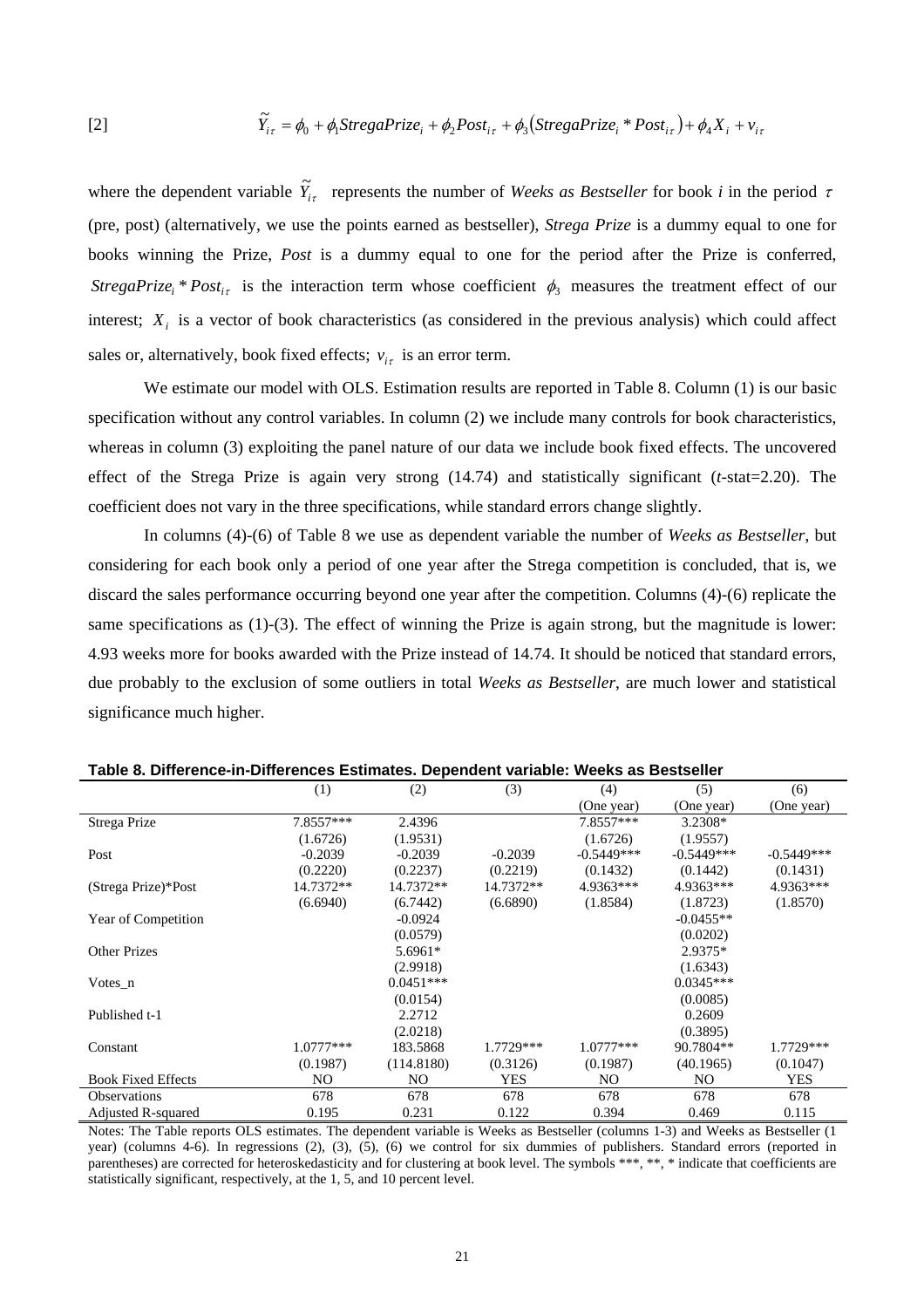Table 9 replicates exactly the same specifications proposed in Table 8 but uses as dependent variable the number of points accumulated as bestseller by each book over the considered spells of time. We take the log of the variable, also to reduce the influence of outliers. We find again a very strong impact of the Strega Prize on this measure of sales performance: the interaction term ranges between 1.67-1.75 (*t*-stat=4.36): even if books awarded with the Prize sell more than control books before the prize is conferred, after receiving awarded the Prize awarded books further increase their sales.

Furthermore, we have investigated the impact of the Prize focusing only on a spell of six months before compared to six months after the conferment of the Prize, finding again similar results (not reported).

Finally, we have built the variables *Weeks as Bestseller* and *Points as Bestseller* excluding the observations for the three weeks immediately preceding the Prize (the last three weeks of June), since in this period of time a Prize effect could be already at work due to news about the probable winner of the Prize starting to circulate after the publication of the shortlist of five.<sup>15</sup> However, even excluding sales performance regarding the three weeks of June we find very similar results (not reported).

|                           | (1)         | (2)          | (3)         | (4)          | (5)            | (6)          |
|---------------------------|-------------|--------------|-------------|--------------|----------------|--------------|
|                           |             |              |             | (One year)   | (One year)     | (One year)   |
| Strega Prize              | 3.7312***   | 1.4932**     |             | 3.7312***    | 1.4435**       |              |
|                           | (0.4496)    | (0.6352)     |             | (0.4496)     | (0.6295)       |              |
| Post                      | $-0.1853**$ | $-0.1853*$   | $-0.1853**$ | $-0.2970***$ | $-0.2970***$   | $-0.2970***$ |
|                           | (0.0937)    | (0.0944)     | (0.0936)    | (0.0854)     | (0.0861)       | (0.0854)     |
| (Strega Prize)*Post       | $1.7508***$ | 1.7508***    | 1.7508***   | $1.6668***$  | 1.6668***      | 1.6668***    |
|                           | (0.3639)    | (0.3666)     | (0.3636)    | (0.3816)     | (0.3845)       | (0.3813)     |
| Year of Competition       |             | $-0.0333***$ |             |              | $-0.0329***$   |              |
|                           |             | (0.0081)     |             |              | (0.0078)       |              |
| <b>Other Prizes</b>       |             | 1.3058**     |             |              | 1.2154*        |              |
|                           |             | (0.6546)     |             |              | (0.6260)       |              |
| Votes $n$                 |             | $0.0155***$  |             |              | $0.0158***$    |              |
|                           |             | (0.0034)     |             |              | (0.0033)       |              |
| Published t-1             |             | $-0.0162$    |             |              | $-0.0093$      |              |
|                           |             | (0.1717)     |             |              | (0.1603)       |              |
| Constant                  | $0.7793***$ | 66.7099***   | $1.1095***$ | $0.7793***$  | 65.8877***     | $1.1095***$  |
|                           | (0.1015)    | (16.1468)    | (0.0454)    | (0.1015)     | (15.6546)      | (0.0422)     |
| <b>Book Fixed Effects</b> | NO          | NO.          | <b>YES</b>  | NO.          | N <sub>O</sub> | <b>YES</b>   |
| <b>Observations</b>       | 678         | 678          | 678         | 678          | 678            | 678          |
| <b>Adjusted R-squared</b> | 0.380       | 0.484        | 0.079       | 0.398        | 0.508          | 0.090        |

**Table 9. Difference-in-Differences Estimates. Dependent variable: Points as Bestseller** 

Notes: The Table reports OLS estimates. The dependent variable is Points as Bestseller (columns 1-3) and Points as Bestseller (1 year) (columns 4-6). In regressions (2), (3), (5), (6) we control for six dummies of publishers. Standard errors (reported in parentheses) are corrected for heteroskedasticity and for clustering at book level. The symbols \*\*\*, \*\*, \* indicate that coefficients are statistically significant, respectively, at the 1, 5, and 10 percent level.

## **5. The Impact of the Strega Prize along Time**

In this section we analyze data based on bestseller lists at the weekly level instead of using data aggregated for longer spells. In this way it is possible to examine the effect on Sales of the Strega Prize as it evolves along time.

<sup>&</sup>lt;sup>15</sup> Data from "Google Insights for Search" reporting for each week search volume patterns on Google for a given query show a considerable amount of attention about "Strega Prize" in these three weeks of June.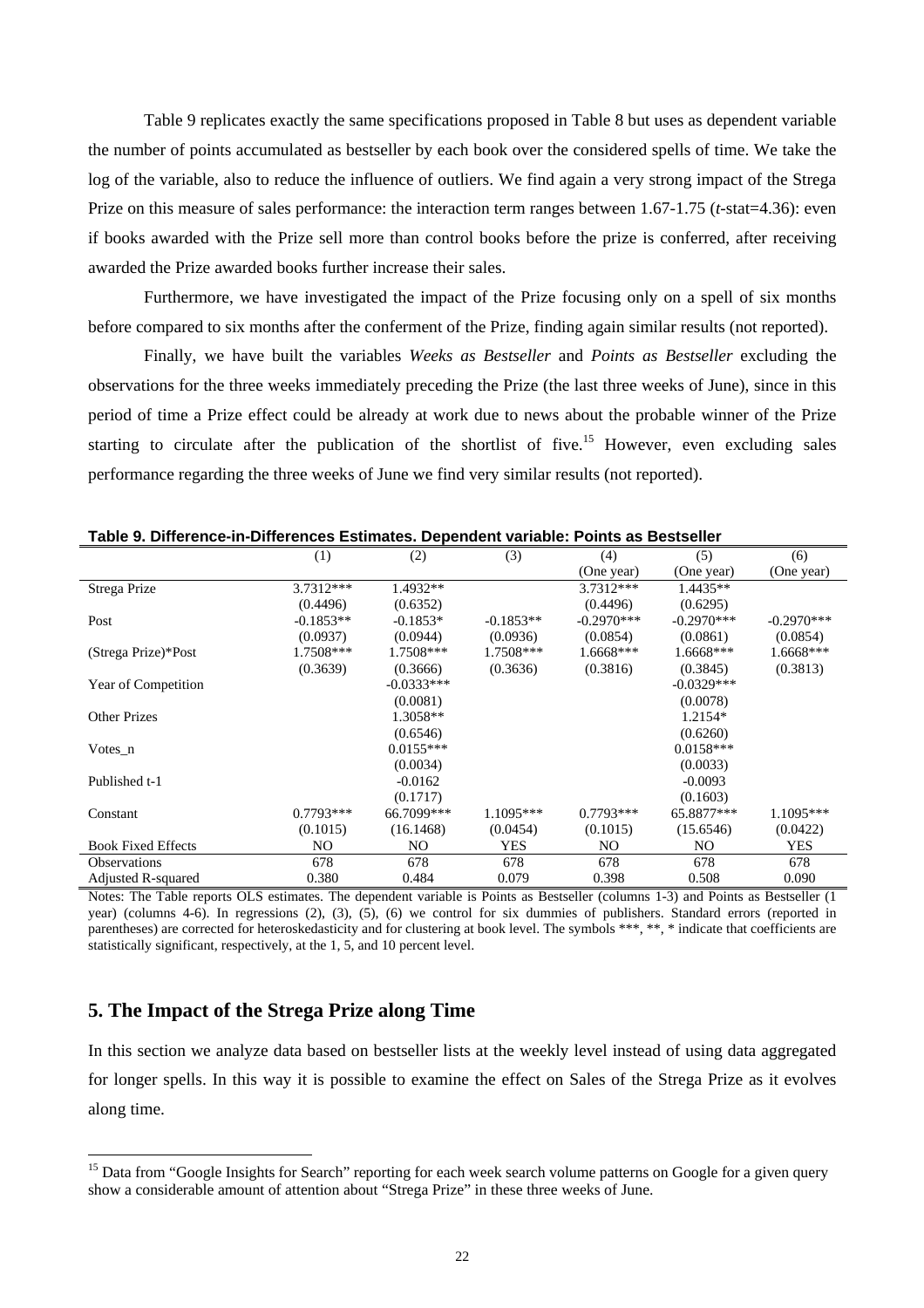For each book competing in year *t* we consider the appearance in a bestseller list in the weeks ranging in the period from January in year *t* until April in year *t+1* (in total 339 books competing in 30 Prizeyears). In order to index weeks for each book, we build a variable *Week* and normalize *Week*=0 for the first week of "treatment" (first week of July, the week in which the Prize is conferred) and, as a consequence, *Week* ranges between -26 (January in year *t*) and +40 (April in *t+1*). On average, for each book we have observations for about 50 weeks for a total of about 15,500 observations.

We build a dummy variable *Bestseller<sub>iw</sub>* equal to one if book *i* is present in the bestseller list in week *w*; this dummy is set equal to zero if the book is not present in the bestseller list in week *w*. We also use the number of *Pointsiw* earned by a book in a given week, and set *Pointsiw* equal to zero when a book is not present.<sup>16</sup>

We estimate the following equation:

$$
Best seller_w = \gamma_0 + \gamma_1 Week_{iw} + \gamma_2 Post_{iw} + \gamma_3 Week_{iw} * Post_{iw} + \gamma_4 Street_{iw} + \gamma_5 Week_{iw} * Street_{iw} * Street_{iw} * \text{StregaPrize} + \gamma_6 Post_{iw} * Street_{iw} * \text{StregaPrize} + \gamma_7 Week_{iw} * Post_{iw} * Bost_{iw} * Street_{iw} * \text{StregaPrize} + \gamma_8 X_{iw} + u_{iw}
$$

where the variables are defined as explained above. Therefore,  $\gamma_1$  measures the variation in the dependent variable as the index of weeks increases for non-awarded books before the Prize is announced (January-June),  $\gamma_2$  is the impact of the announcement of the Prize for non-awarded books,  $\gamma_3$  is the variation for nonawarded books as weeks vary in the period after July.  $\gamma_1 + \gamma_5$ ,  $\gamma_2 + \gamma_6$  and  $\gamma_3 + \gamma_7$  measure, respectively, the same effects for Strega-awarded books. The coefficient  $\gamma_4$  represents the pre-existing difference between awarded and non-awarded books, whereas  $\gamma_6$  measures the immediate impact of the Strega Prize at the time of the announcement.

To make the effects more easily interpretable, we first estimate the evolution of sales performance along time separately for non-awarded (column 1 of Table 10) and awarded books (column 2 of Table 10). We then estimate the regression on the whole sample using all interactions.

Results in column (2) of Table 10 show a huge immediate effect of winning the Strega Prize on sales. The probability of being in the bestseller list increases by 45.7 percentage points when the Prize is announced in July. The probability for Non-awarded books (column 1) slightly decreases when Prize is announced (-1.18 p.p.). Before the announcement of the Prize, as time goes by, future awarded books increase sales more rapidly (1.44 p.p.) than non-awarded books (0.09 p.p.). However, after the announcement of the Prize the decrease in sales for awarded books – after the huge initial jump – is much more sustained (-2.41 p.p. per week, equal to -3.85+1.44) than for non-awarded books (-0.14 p.p. per week). In column (3) of Table 10 we estimate on the whole sample with all interaction terms. Results are very similar to the ones obtained estimating separately awarded and non-awarded books. When announced, the

<sup>&</sup>lt;sup>16</sup> As robustness checks we also estimate Tobit regressions taking into account of the censored nature of this variable (results not reported).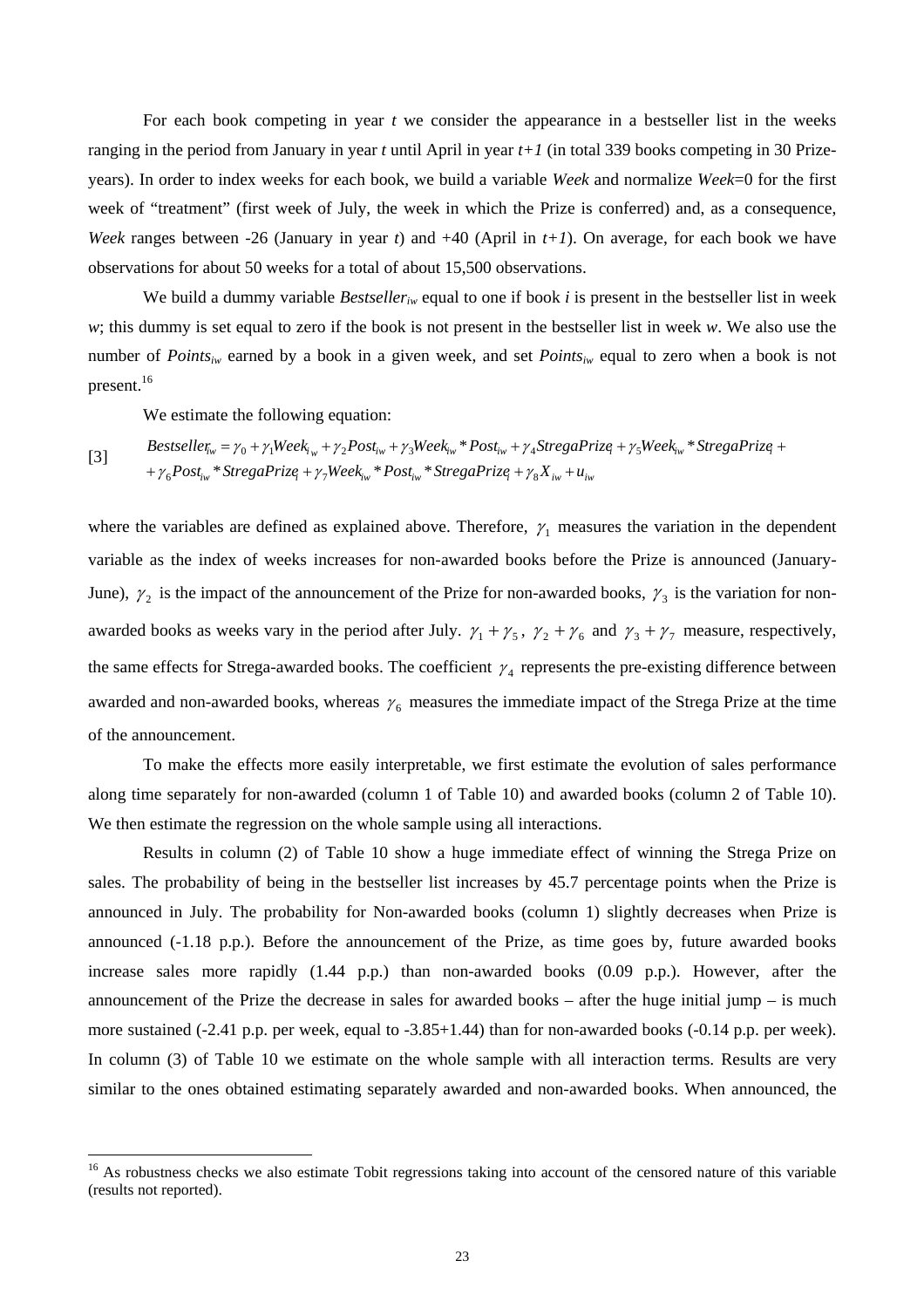Strega Prize increases of 46.9 percentage points the probability of entering in the bestseller list for the awarded book.

In columns (4), (5) and (6) of Table 10 we run similar regressions but use the *Points as Bestseller* as dependent variable. Results confirm again a huge increase soon after the Prize is announced for awarded books and a faster decrease in the following weeks.

|                     |              |                   | <b>Data at a freemy Ector</b> |                          |                   |              |
|---------------------|--------------|-------------------|-------------------------------|--------------------------|-------------------|--------------|
|                     | (1)          | (2)               | (3)                           | (4)                      | (5)               | (6)          |
|                     |              | <b>Bestseller</b> |                               |                          | Points as         |              |
|                     |              |                   |                               |                          | <b>Bestseller</b> |              |
|                     | Non-Awarded  | Strega-           | All                           | Non-Awarded              | Strega-           | All          |
|                     | <b>Books</b> | Awarded           |                               | <b>Books</b>             | Awarded           |              |
| Post                | $-0.0118$    | $0.4573***$       | $-0.0118$                     | $-0.0460*$               | 1.8301***         | $-0.0460*$   |
|                     | (0.0072)     | (0.0479)          | (0.0072)                      | (0.0235)                 | (0.1817)          | (0.0235)     |
| Week                | $0.0009***$  | $0.0144***$       | $0.0009***$                   | $0.0025**$               | $0.0467***$       | $0.0025**$   |
|                     | (0.0004)     | (0.0027)          | (0.0004)                      | (0.0012)                 | (0.0102)          | (0.0012)     |
| Post*Week           | $-0.0023***$ | $-0.0385***$      | $-0.0023***$                  | $-0.0067***$             | $-0.1420***$      | $-0.0067***$ |
|                     | (0.0004)     | (0.0028)          | (0.0004)                      | (0.0013)                 | (0.0107)          | (0.0013)     |
| Strega Prize        |              |                   | $0.5596***$                   |                          |                   | 1.9472***    |
|                     |              |                   | (0.0422)                      |                          |                   | (0.1570)     |
| (Strega Prize)*Post |              |                   | $0.4691***$                   |                          |                   | 1.8761***    |
|                     |              |                   | (0.0484)                      |                          |                   | (0.1830)     |
| (Strega             |              |                   | $-0.0362***$                  |                          |                   | $-0.1354***$ |
| Prize)*Post*Week    |              |                   |                               |                          |                   |              |
|                     |              |                   | (0.0029)                      |                          |                   | (0.0107)     |
| (Strega Prize)*Week |              |                   | $0.0135***$                   |                          |                   | $0.0442***$  |
|                     |              |                   | (0.0027)                      |                          |                   | (0.0102)     |
| Constant            | $0.0628***$  | $0.6225***$       | $0.0628***$                   | $0.1991***$              | $2.1463***$       | $0.1991***$  |
|                     | (0.0058)     | (0.0418)          | (0.0058)                      | (0.0192)                 | (0.1560)          | (0.0193)     |
| Observations        | 14178        | 1376              | 15554                         | 14178                    | 1376              | 15554        |
| Adjusted R-squared  | 0.013        | 0.249             | 0.343                         | 0.012                    | 0.275             | 0.362        |
| $T = T$             |              |                   | .                             | $\mathbf{r}$ .<br>$\sim$ |                   |              |

#### **Table 10. Difference-in-Differences Estimates. Data at a Weekly Level**

Notes: The Table reports OLS estimates. The dependent variable is Bestseller (columns 1-3) and Points as Bestseller (columns 4-6). Standard errors (reported in parentheses) are corrected for heteroskedasticity and for clustering at book level. The symbols \*\*\*, \*\*, \* indicate that coefficients are statistically significant, respectively, at the 1, 5, and 10 percent level.

These trends can be perceived more easily considering Figure 2 in which we plot the probability of being in the bestseller list against time. The vertical line denotes the week in which the Prize is announced. The solid blue line represents the probability of being in the bestseller list for awarded books as a function of time. The dashed red line represents the same trend for non-awarded books. The graph makes clear the faster increase of awarded books before the announcement, the considerable jump when the prize is announced and the faster rate of decrease after the conferment of the prize.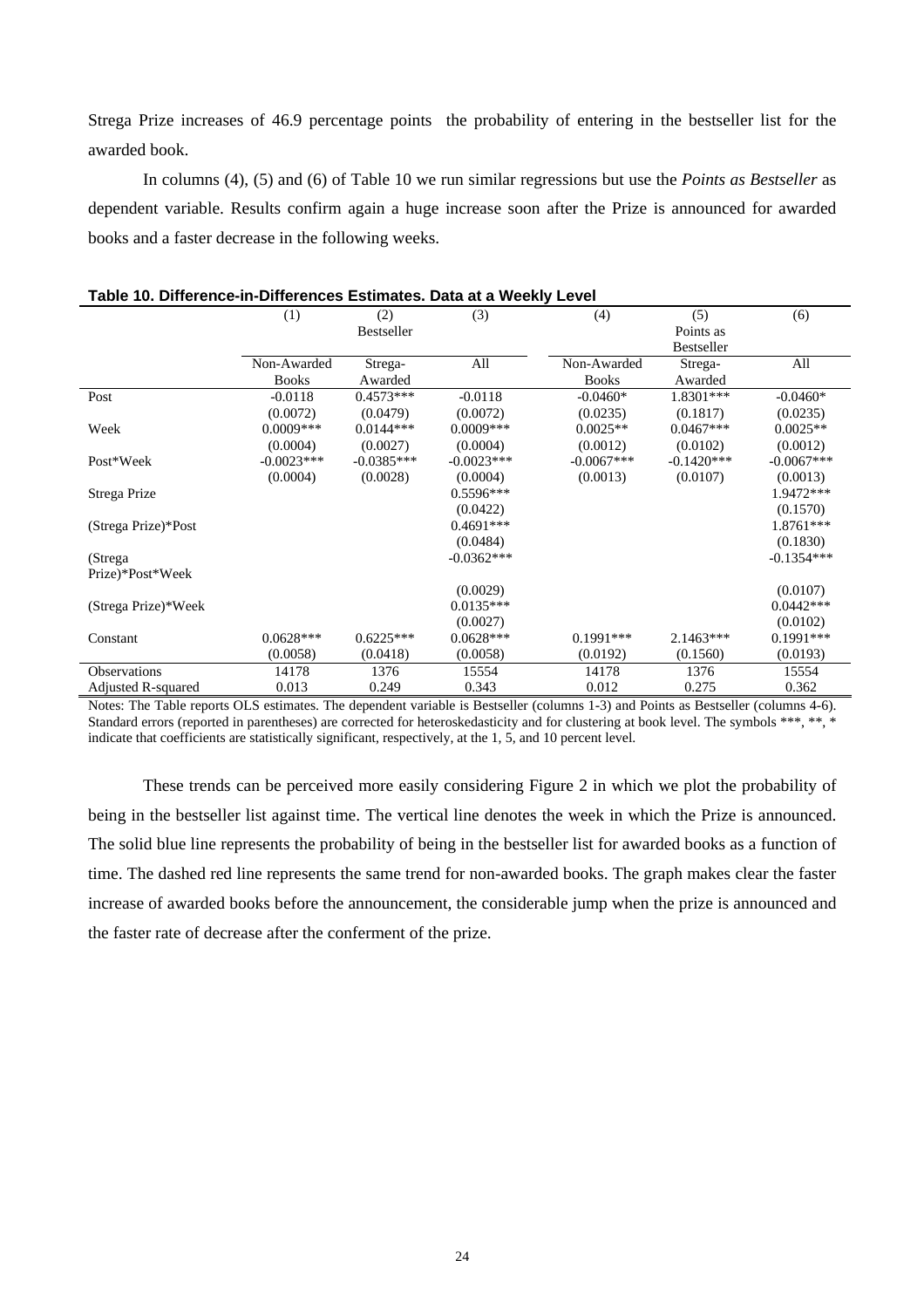

 **Figure 2. Probability of appearing in bestseller lists over time** 

## **6. Concluding Remarks**

We have used data on the most prestigious Italian literary prize together with measures of book sales and appearances in bookseller lists to investigate if experts' awards have an impact on the commercial success of experience goods. In order to estimate a causal effect and avoid the biases arising from the probable correlation of awards with the "intrinsic quality" of a product, we have undertaken two different estimation strategies.

The first is based on a Regression Discontinuity Design and exploits the votes given by jury members to select the best novel of the year. Assuming that jury votes are correlated to the intrinsic quality and that the latter affects smoothly the economic success of a book we compare the success of awarded and non-awarded books with small differences in votes received. We show that winning the Strega Prize hugely increases (by about 500%) the cumulated sales of a book (measured as the copies currently owned by members of a famous booklovers website).

The second strategy we use is a Difference-in-Differences model that exploits the fact that books competing for the Strega Prize are published in advance of the conferment of the Prize. In this way, it is possible to compare the sales performance of non-awarded and awarded books before the Prize is conferred, with their performance afterwards. Using for this analysis the weekly appearances of books in bestseller lists as outcome, we find again a very strong effect of winning the Prize on sales. Furthermore, examining the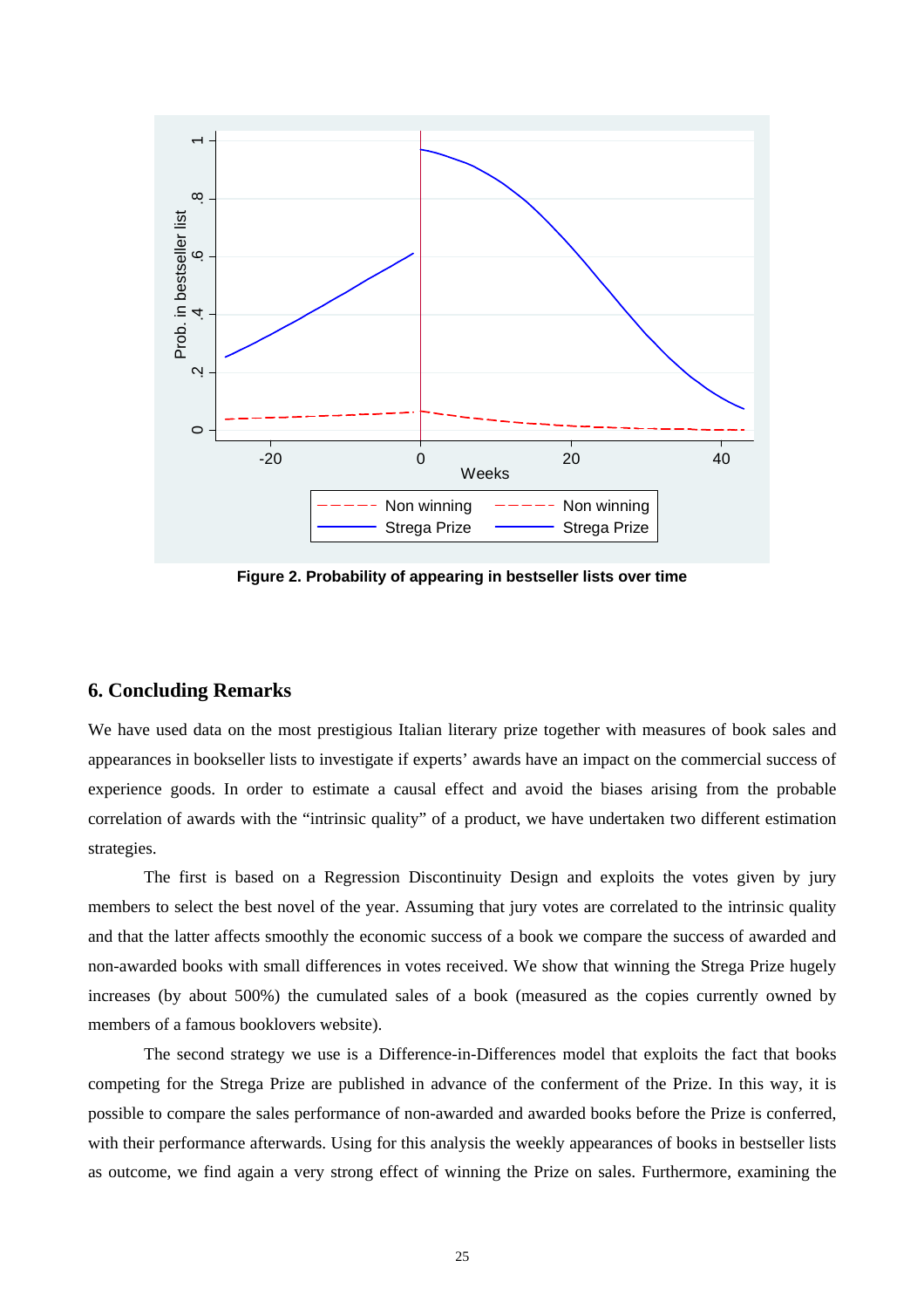weekly data, we find that there is an immediate impact of the Prize when it is announced and a pronounced decrease in the following weeks.

The very similar results obtained using two different estimation strategies makes us confident that we are capturing a causal effect of the Prize and that we have managed to disentangle the impact of the Prize on sales from the effect due to a higher intrinsic quality of awarded books.

Our results illustrates the role of awards as a signaling device in markets with imperfect information on the quality of the product showing that consumers tend to trust experts. Our findings are in contrast to Ginsbugh (2003) – the only study examining the impact of a book prize on sales – who did not find any positive effect for prize-winning books, whereas he showed an impact of prizes on success of movies and musical products. The findings of Sorensen (2007) showing a positive impact on sales of appearances in bestseller lists are similar to ours, although the effect he finds can be attributed to a sort of consumers' wordof-mouth influence rather than to experts' judgments.

On the one hand, it is possible that we are underestimating the impact of the Prize, since we are comparing treated books with nominated books. If the mere nomination for the competition has a positive impact on sales, then the effect we have estimated represents only a lower bound. On the other hand, our estimate also includes the indirect effects caused, for example, by increased marketing efforts of publishers for awarded books or consumers' word-of-mouth following the initial readers affected by the announcement of the Prize.

## **References**

- Akerlof, G. (1970), "The Market for 'Lemons': Quality Uncertainty and the Market Mechanism", *Quarterly Journal of Economics*, 84 (3), 488-500.
- Angrist, J. and Pischke, J., (2009), *Mostly Harmless Econometrics*, Princeton University Press.
- Berger, J., Sorensen, A. T., and Rasmussen, S. J. (2010), "Positive effects of negative publicity: When negative reviews increase sales", *Marketing Science*, 29(5), 815-827.
- Chevalier, J. and Mayzlin, D. (2006), "The Effect of Word of Mouth on Sales: Online Book Reviews", *Journal of Marketing Research*, 43 (3), 345-354.
- Deuchert, E., Adjamah, K. Pauly, F., (2005), "For Oscar glory or Oscar money?", *Journal of Cultural Economics*, 29, 159-176.
- Elliott, C. and Simmons, R. (2008), "Determinants of UK Box Office Success. The Impact of Quality Signals", *Review of Industrial Organization*, 33, 93-111.
- Friberg, R., and Gronqvist, E. (2012). "Do Expert Reviews Affect the Demand for Wine?" *American Economic Journal: Applied Economics*, 4(1), 193-211.
- Ginsburgh, V. and van Ours, J. (2003), "Expert Opinion and Compensation. Evidence from a Musical Competition.", *American Economic Review*, 93 (1), 289-96.
- Ginsburgh, V., (2003) "Awards, Success and Aesthetic Quality in the Arts", *Journal of Economic Perspectives,* 17 (2), 99-111.
- Hadj Ali, H., Lecocq, S., and Visser, M. (2008), "The Impact of Gurus: Parker Grades and En Primeur Wine Prices", *Economic Journal*, 118(529), F158-F173.
- Hilger, J., Rafert, G., and Villas-Boas, S. (2011), "Expert opinion and the demand for experience goods: an experimental approach in the retail wine market", *Review of Economics and Statistics*, 93(4), 1289- 1296.
- Imbens, G., and Lemieux, T., (2008), "Regression Discontinuity Designs: A Guide to Practice," *Journal of Econometrics*, 142 (2), 615–635.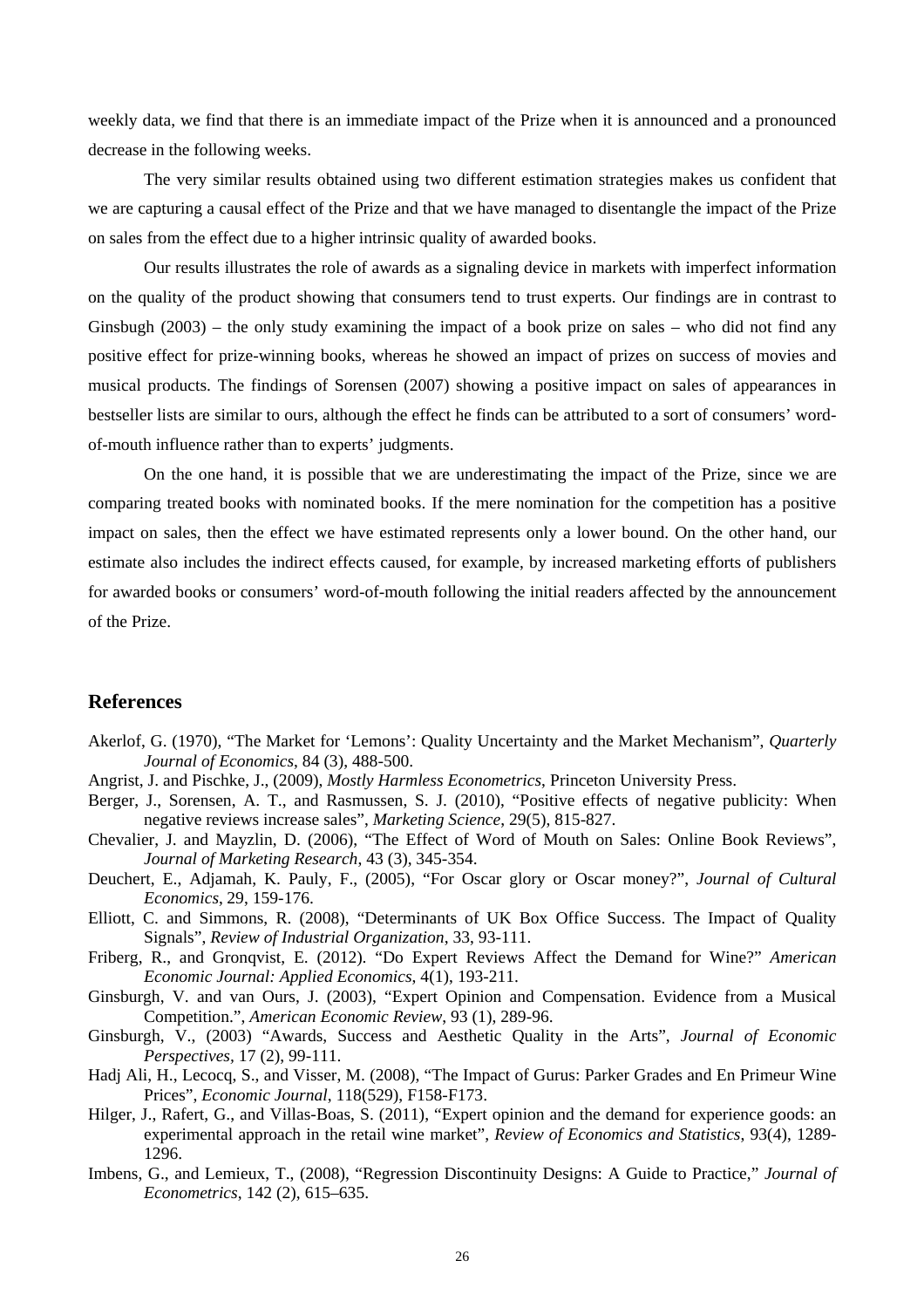- Lee, D. (2008). "Randomized experiments from non-random selection in US House elections", *Journal of Econometrics*, 142(2), 675-697.
- Nelson, P. (1970), "Information and consumer behavior", *Journal of Political Economy*, 78, pp. 311-329.
- Nelson, R., Donihue, M., Waldman, D. and Wheaton, C. (2001), "What's an Oscar worth?", *Economic Inquiry*, 39 (1), 1-16.
- Reinstein, D. and Snyder, C., (2005), "The Influence of Expert Reviews on Consumer Demand for Experience Goods: A Case Study of Movie Critics", *Journal of Industrial Economics*, 53 (1), 27-51.
- Sorensen, A. (2007), "Bestseller Lists and Product Variety", *Journal of Industrial Economics*, 55 (4), 715- 38.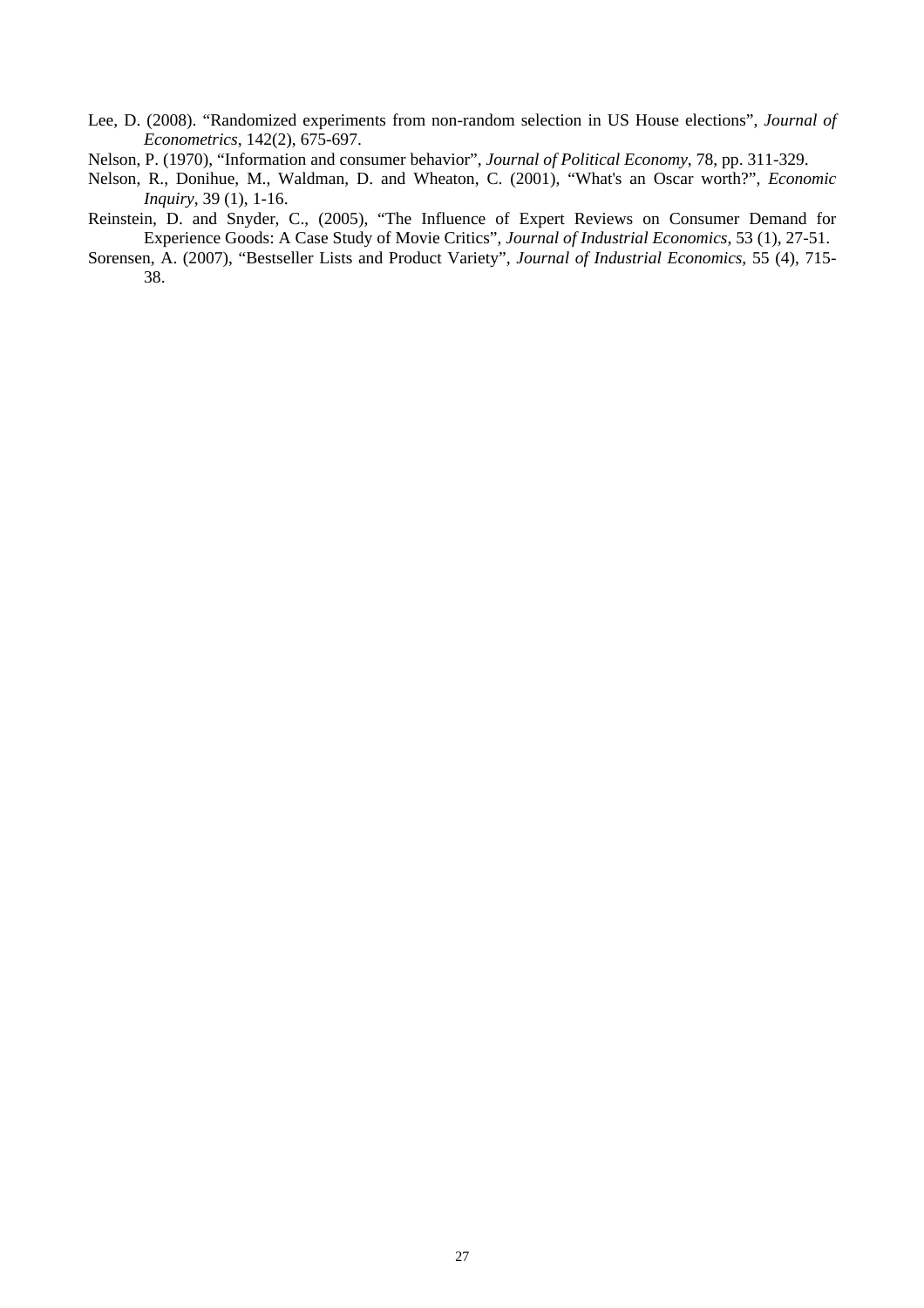## **Appendix: Other Robustness Checks**

In this appendix we carry out further robustness checks. We re-estimate the specifications of Table 2 (column 5) but testing other effects.

In column (1) we include publisher fixed effects (147 dummies). In column (2) we include 22 dummies for 3-year intervals; in column (3) we include 66 year dummies. In column (4), standard errors are robust to clustering at the competition level. In column (5) we control for a dummy equal to one if the book has been published in the previous year with respect to the year of competition. In column (6) we focus only on the latest years (2000-2012). In column (7) we use a quantile regression in order to reduce the impact of outliers. In column (8) we exclude from our sample books published by Feltrinelli, since this variable turns out to be unbalanced (see Table 5, column 5). In column (9) we use as dependent variable the number of editions published.

In all these regressions our results are widely confirmed.

| .                   |             |             |              |             |             |             |                 |             |             |
|---------------------|-------------|-------------|--------------|-------------|-------------|-------------|-----------------|-------------|-------------|
|                     |             | (2)         | (3)          | (4)         | (5)         | (6)         |                 | (8)         | (9)         |
| Strega Prize        | 1.9825***   | $1.7706***$ | $0.8573***$  | 1.7921***   | 1.7598***   | 1.0989***   | 1.7272***       | $1.7627***$ | $5.2755***$ |
|                     | (0.3079)    | (0.2663)    | (0.3147)     | (0.3188)    | (0.3103)    | (0.4133)    | (0.3744)        | (0.2784)    | (1.3527)    |
| Votes n             | $0.0108***$ | $0.0126***$ | $0.0202$ *** | $0.0123***$ | $0.0091***$ | $0.0147***$ | $0.0121***$     | $0.0122***$ | $0.0172***$ |
|                     | (0.0017)    | (0.0016)    | (0.0021)     | (0.0019)    | (0.0018)    | (0.0025)    | (0.0019)        | (0.0015)    | (0.0049)    |
|                     | Publisher   | Three-      | Year         | Clustering  | Year        | Only        | <b>Ouantile</b> | No          | Dep.        |
|                     | FE          | Year        | dummies      | SЕ          | Before      | Recent      | Regression      | Feltrinelli | variable: # |
|                     |             | dummies     |              |             |             | Years       |                 | books       | Editions    |
|                     |             |             |              |             |             | $(2000-12)$ |                 |             |             |
| <b>Observations</b> | 863         | 865         | 865          | 865         | 423         | 151         | 865             | 828         | 423         |
| R-squared           | 0.466       | 0.479       | 0.497        | 0.430       | 0.529       | 0.578       |                 | 0.426       | 0.315       |

| Table A1. Dependent Variable: Sales |
|-------------------------------------|
|-------------------------------------|

Notes: The Table reports OLS estimates. The dependent variable is Sales (except column 9 in which the dependent variable is Number of Editions). Standard errors (reported in parentheses) are corrected for heteroskedasticity. The symbols \*\*\*, \*\*, \* indicate that coefficients are statistically significant, respectively, at the 1, 5, and 10 percent level.